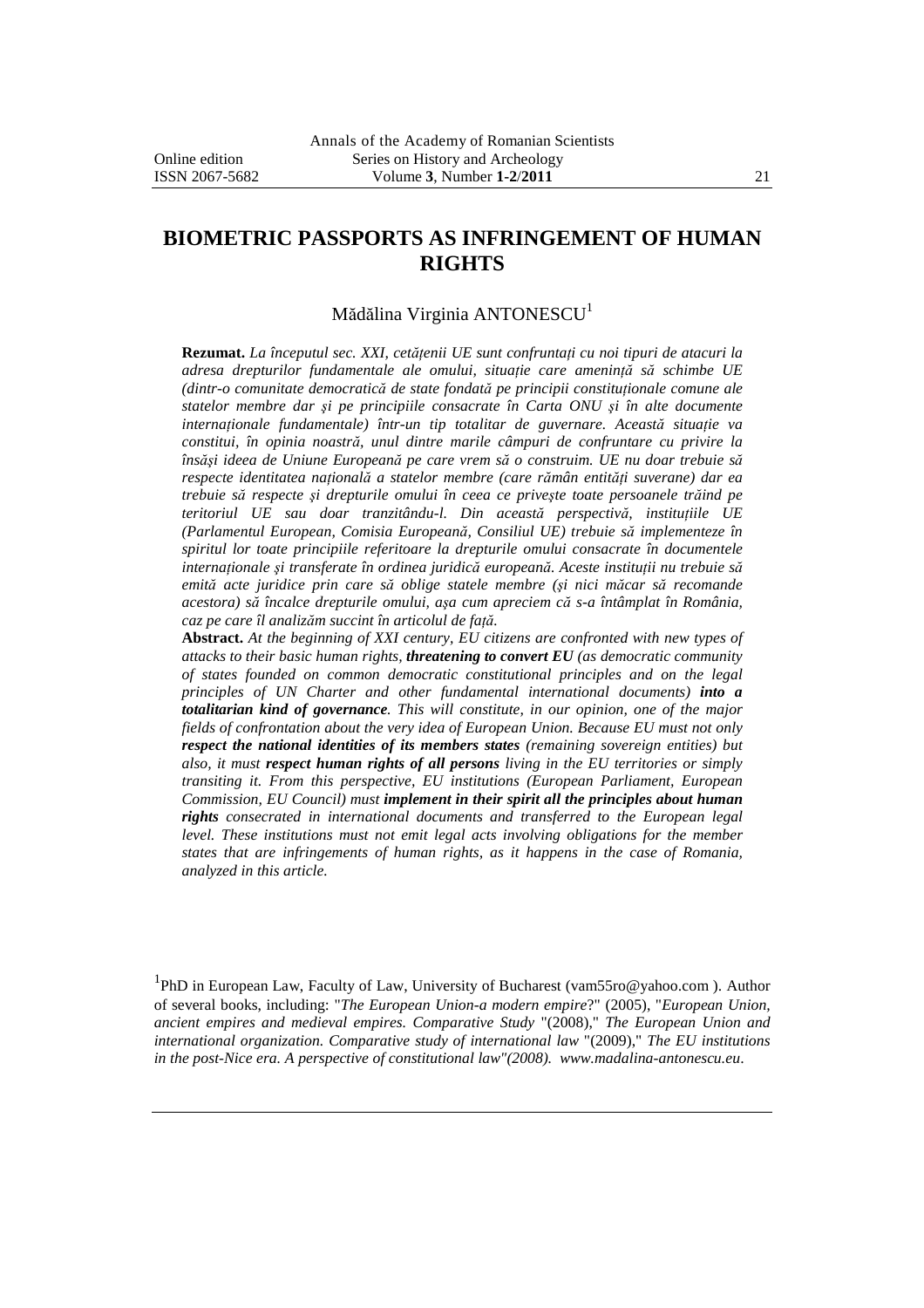## **1. Breach, through the provisions relating to biometric passports, of the internal laws of the Romanian state; non-compatibility between the internal legal acts in question and the spirit and letter of Art. 1, paragraph 3 of the Constitution of Romania**

Before tackling this legal matter, it is necessary to point out the legal framework within which we move. Thus, as specified by the Constitution of Romania 1991, revised in 1993, **Romania is not a state of whatever kind but a democratic and social state governed by the rule of law, three foremost fundamental legal and political characters of the Romanian state**, according to Art. 1, paragraph 3 / Constitution. Next, we see that the same paragraph 3, of Art. 1 of the constitutional text states as clearly as possible that **Romania is a state in which "***human dignity, the citizens' rights and freedoms, the free development of human personality***, justice and political pluralism represent supreme values" and shall be guaranteed**. So, anyone reading this legal text according to the principle of good faith cannot misinterpret it according to a different meaning than that clearly arising from the will of the legislature. The legislature does not allow the misinterpretation of this text in a restrictive sense, impeding the exercise of the rights derived from these supreme legal values affecting themselves or restricting or relativizing the obligation of the Romanian state to guarantee the supreme values mentioned in paragraph 3, Art. 1 of the Constitution. We remind those who tend to believe that they are simple words **that the entire legal and political basis of the Romanian state is entered into the Art. 1 of the constitutional text. Article 1 is the backbone of the entire Romanian Constitution, as a whole, is the support and foundation of the entire Constitution and of the Romanian state, as well2.**In other words, we cannot conceive an idea of Romanian statehood, according to the spirit and letter of the Constitution, beyond the **supreme values** that are mentioned in the entire Art. 1 **also including values**, according to paragraph 3, such as **human dignity,** 

<sup>2</sup>To this the **principle of priority of the standards on human rights** established by the covenants and treaties to which Romania is party, as compared to the internal laws (Art. 20/Constitution of Romania) is added. An exception to this principle is the case when the national law or the Constitution contain **provisions more favorable** than the international rules on human rights matters, in which case the **internal** legal protection applies. Art. 20 / Romanian Constitution also stipulates the obligation (for all Romanian public authorities and the Romanian courts) **to interpret and apply the constitutional provisions** (in this case, Art. 29 / Constitution on freedom of thought, opinion and religious belief) **in accordance with the UDHR and with covenants and other (international) treaties (on human rights) to which Romania is party**. So here we **have a clear obligation, both constitutional** (whereas the relevant provisions are in the Art. 20/Constitution) **and international** (by the binding reference to an interpretation and application in accordance **with documents of international law on human rights matters** to which Romania is party) that any Romanian state authority **should comply with.**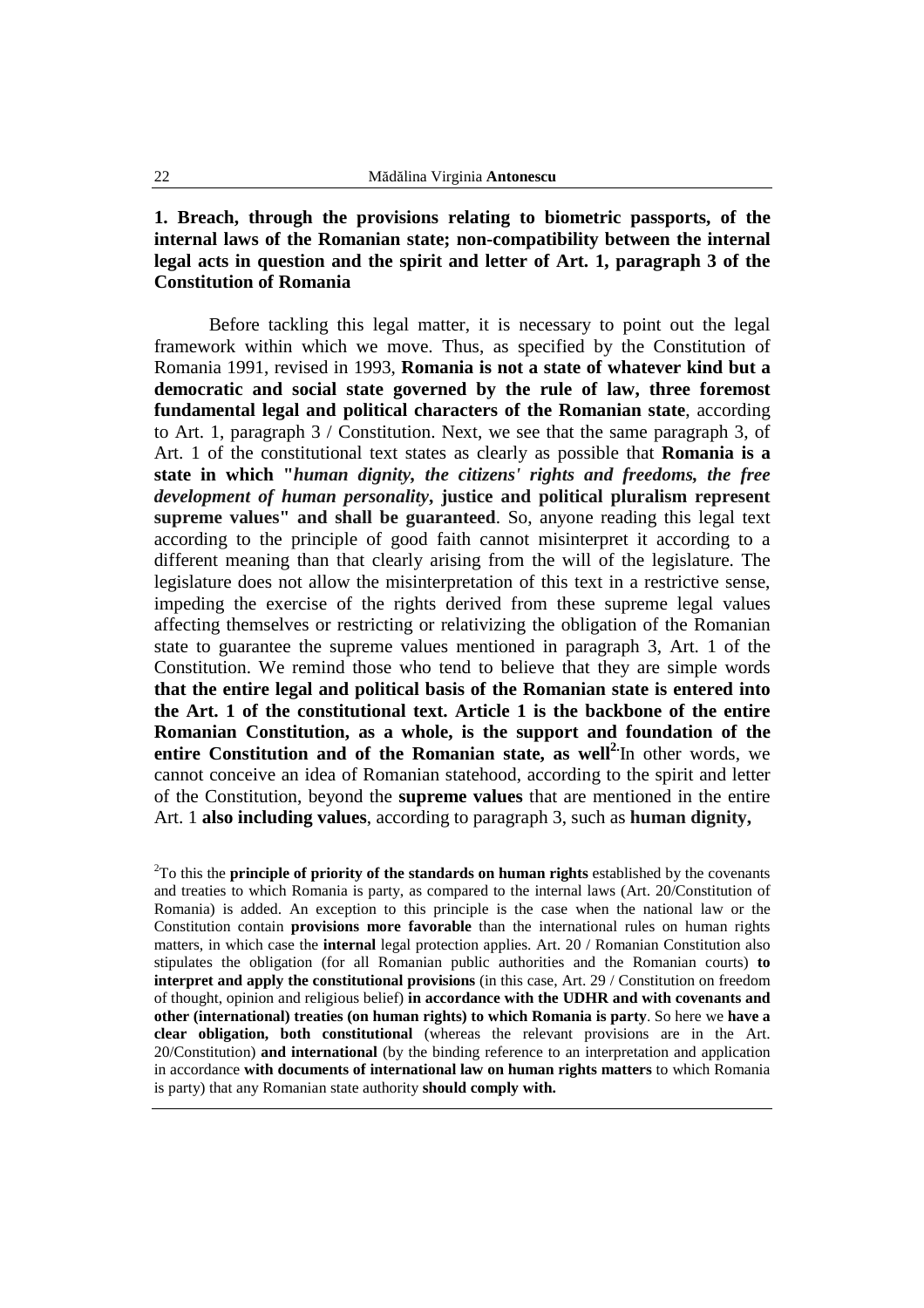**the citizens' rights and freedoms, the free development of human personality**, as **supreme** values, **guaranteed** by the Romanian state. Therefore, **any violation** of such values, and **any action likely** to affect their **supreme** character, by any subject of internal law, whether natural or legal persons (including public authorities) infringes paragraph 3, Art. 1 of the constitutional text and also affects the characters of the Romanian state (as a democratic and social state governed by the rule of law,), based on these values, a state in which **these values are considered** *supreme***, so pre-eminent in relation to any type of state or individual action.** 

The spirit of the constitutional legislator and the letter of the analysed text are particularly clear and leave no room for interpretations or distortions. So, the Romanian state, through all its public authorities, including all authorities that are competent for issuing passports and travel documents to the Romanian citizens<sup>3</sup> must take account primarily of paragraph 3, Art. 1 of the constitutional text, which **guarantees each Romanian citizen as** *a supreme value* **in the Romanian state and therefore as pre-eminent in relation to any legal interpretation and any**

2 So it is an obligation (under the Constitution of Romania) to be observed **even in relation to an act of European law** (be it with a direct effect, with an immediate and direct application, such as the Council and Commission documents on the issuance of biometric passports), because, **in order to not be illegal, any act of European law itself must be consistent with the norms on human rights (***ius cogens*). Secondly, because **there is no priority established in the order of European law between the acts of the EU institutions and the rules of international law on human rights** (they cannot be violated by rules of European law or rules of national law of the Member States since it would violate the Art. 1a / TEU as amended by the Treaty of Lisbon, by which the Union bases on respect for the human rights). So, for the non-compliance with the Art. 20/Constitution, anyone who lives in Romania (as an EU Member State) shall have **the internal means to sue any state authority** which is discriminatory and violates his freedom in Art. 29/Constitution (which is **a standard on human rights**, thus falling in the scope of Art. 20/Constitution, as **benefiting from the principle of priority**). The Art. 20/Constitution cannot be interpreted in any way as relativizing the principle of priority of the international standards on human rights in relation to the Romanian rule of law, under the false argument that the Romanian rule of law would make the application of a document of European law, **because the Union itself must comply with the Art. 1 / TEU as amended by the Treaty of Lisbon, through which the EU is founded on respect for the human rights, democracy and dignity, freedom and the state governed by the rule of law**. So the priority of the document of the EU institution as compared to any Romanian national act **is not valid** if the Romanian legal act (applying an act of European law or implementing it in national measures) violates a rule on human rights.

3 All details of future digital documents are contained in a draft of legislative act of the **Ministry of Interior and Administrative Reform (MIRA),** also regulating who will handle their issuance: **The Sole National Center for Customization of Electronic Passports**, which will work within the **General Directorate of Passports** of MIRA.

According to http://www.cotidianul.ro/pasapoartele\_cu\_cip\_de\_la\_1\_ianuarie\_2009-59336.html. So this is the administrative authority that may be sued by any person in administrative litigation for abuse of power and violation of human fundamental freedoms through the acts issued.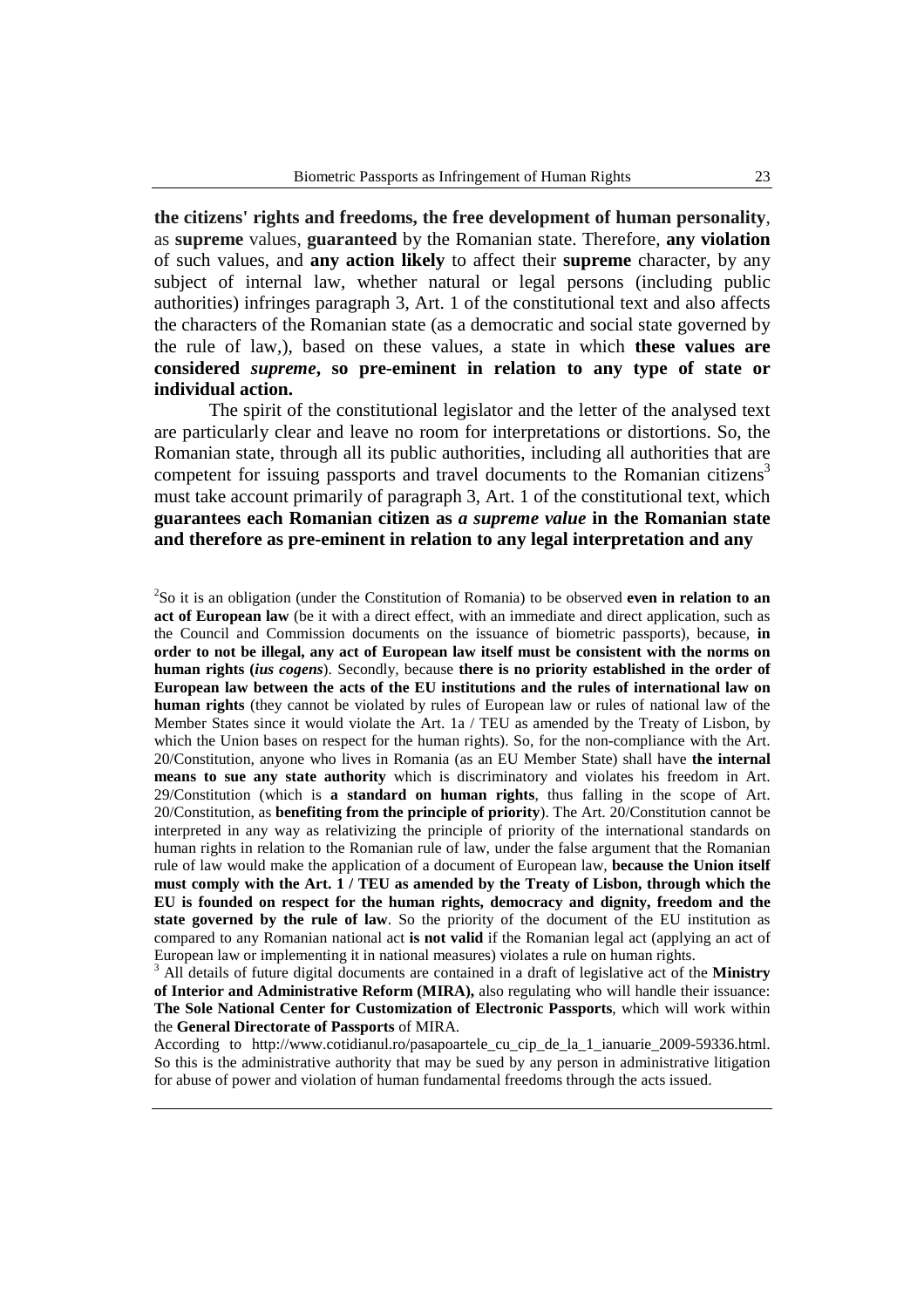**action of any subject of internal law, the value of human dignity, the citizens' rights and freedoms, the free development of human personality**. On the other hand, we notice that the issue of biometric passports does not take account just of **the supremacy and constitutional nature** of such values that the Romanian state not only relies upon but guarantees as well.

Therefore, **any action of any Romanian state authorities in violation of the express provisions of the Constitution, which is the fundamental text of the Romanian state, placed in top-level of the internal regulatory legal acts, is an illegal action** because the issue of biometric passports is not compatible in any way with the supreme values guaranteed by the state, of human dignity, the citizens' rights and freedoms or the free development of human personality, through the totalitarian essence and the totalitarian consequences that such passports and biometry as a whole implies.

The European citizen of the EU area needs to understand very clearly that **the European society of the XXI century must remain one where the EU institutions and the Member States observe and guarantee the human rights and fundamental freedoms** (which include freedom of religion, human dignity and freedom, freedom of movement, all seriously infringed by the issue of biometric passports) and that this society should not change its nature from a democratic society into a society of totalitarian type, where the use of biometrics obviously leads.

The European society must remain a democratic society, based on an improved European Charter of Fundamental Rights of the European citizen (by improving and expanding the role of national parliaments, the right of legislative initiative of the European citizens, by including into the Charter the right of free elections in the EU Member States and at European level, etc.).

This is essential for building a European Union of free peoples, **a truly democratic space** where the European citizens enjoy all the rights and freedoms guaranteed by their national constitutions and the EU Charter of Fundamental Rights-become binding through the entering into force of the Treaty of Lisbon-a space where **true civilization does not involve the use of biometrics and on the contrary, rejection of such method of enslavement and control of the human person** whose dignity, freedom are, in our opinion, blatantly violated by this.

## **2. Non-compatibility of internal legal acts on biometric passports with paragraph 1, Art. 1 of the Constitution of Romania**

Even from the beginning of the constitutional text, in Art. 1, paragraph 1, we see the **flagrant violation by the Romanian state authorities, while abusively invoking regulations and decisions of EU institutions<sup>4</sup> , that they "rely" upon when imposing the Romanian citizens to receive passports of**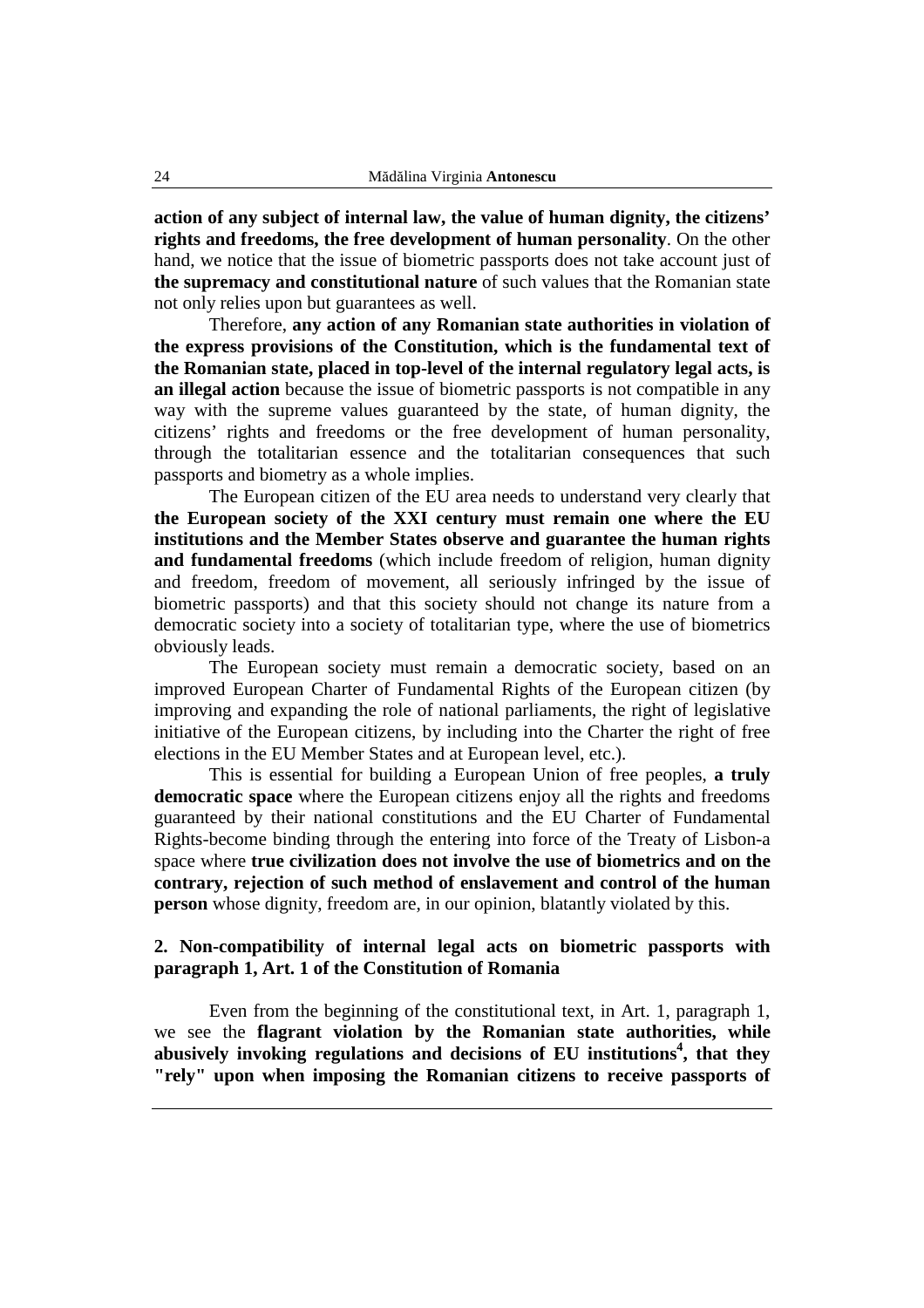**biometric type**. Beyond the ridiculous excuses such as the passports concerned would be provided with more security features compared to the classic ones<sup>5</sup>, as if the only purpose of the entire European society of the XXI century is to find new ways of restricting the freedom of the human person and strengthening the security measures, something which is the clearest hint of emptying the contents of the EU's democratic character and hence the states constituting it and **the drift of the Union to a new form of totalitarianism** (which we call a totalitarianism of electronic type, different from the other historical forms of totalitarianism as forms of violation of human rights and fundamental freedoms), other issues should be noticed as well.

Thus, although the state authorities state that they will issue the passports of biometric type **on request**, in order to show that **there is not an obligation for citizens to have such type of passport**, while he can « *choose » between a classic one and a new one of biometric type*, all authorities come with a statement intended to show **what level of gravity lies upon the violation of human rights and fundamental freedoms** (in this case, freedom, human dignity, freedom of movement of persons and freedom of religion), when saying that old-style passports *will be issued only temporarily*<sup>6</sup> , namely for periods of *one year*, while the passports of biometric type, considered as safer by the state authorities will be issued for *a period of five years*. Of course, nothing prevents a citizen, even if initially opted for a biometric passport, from reversing its decision and choosing, on the expiry of five years, for a classic one, without biometric elements but **he is already taken in the biometric database and his personal data stored on such passport are already abusively placed there**, with guarantees from the state authorities that such data will be protected (authorities whose interest is actually,

 ${}^{5}$ Romania introduced from January 1, 2009, biometric passports. Such passports have 50 security features and **includes for the first time in the EU, both the facial identification element and that of fingerprints**. It is expected to bring significant improvements to the regulation, including the creation of a **uniform European system for verifying compatibility between biometric components and data stored in chip**. The Regulation provides **the general obligation to give fingerprints**, which are stored on a chip in the passport. European Parliament http://www.euractiv.ro/uniunea-europeana/articles|displayArticle/articleID\_16055/Pasapoartebiometrice-mai-sigure.html, January 15, 2009. All this makes us see how serious the totalitarian drift is, beginning to occur in the EU, threatening to empty the fundamental human rights guaranteed by the constitutions of the Member States, the Treaty of Lisbon, the ECHR, the EU Charter of Fundamental Rights and other international documents on the matter.

<sup>4</sup>Council **Regulation** no. 2252 / 2004 *on standards for the security features and biometrics in passports and travel documents issued by Member States*, published in the EU Official Journal. L 385 of December 29, 2004, Commission **Decision** C (2005) 409 *establishing the technical specifications on the standards for security features and biometrics in passports and travel documents issued by Member States*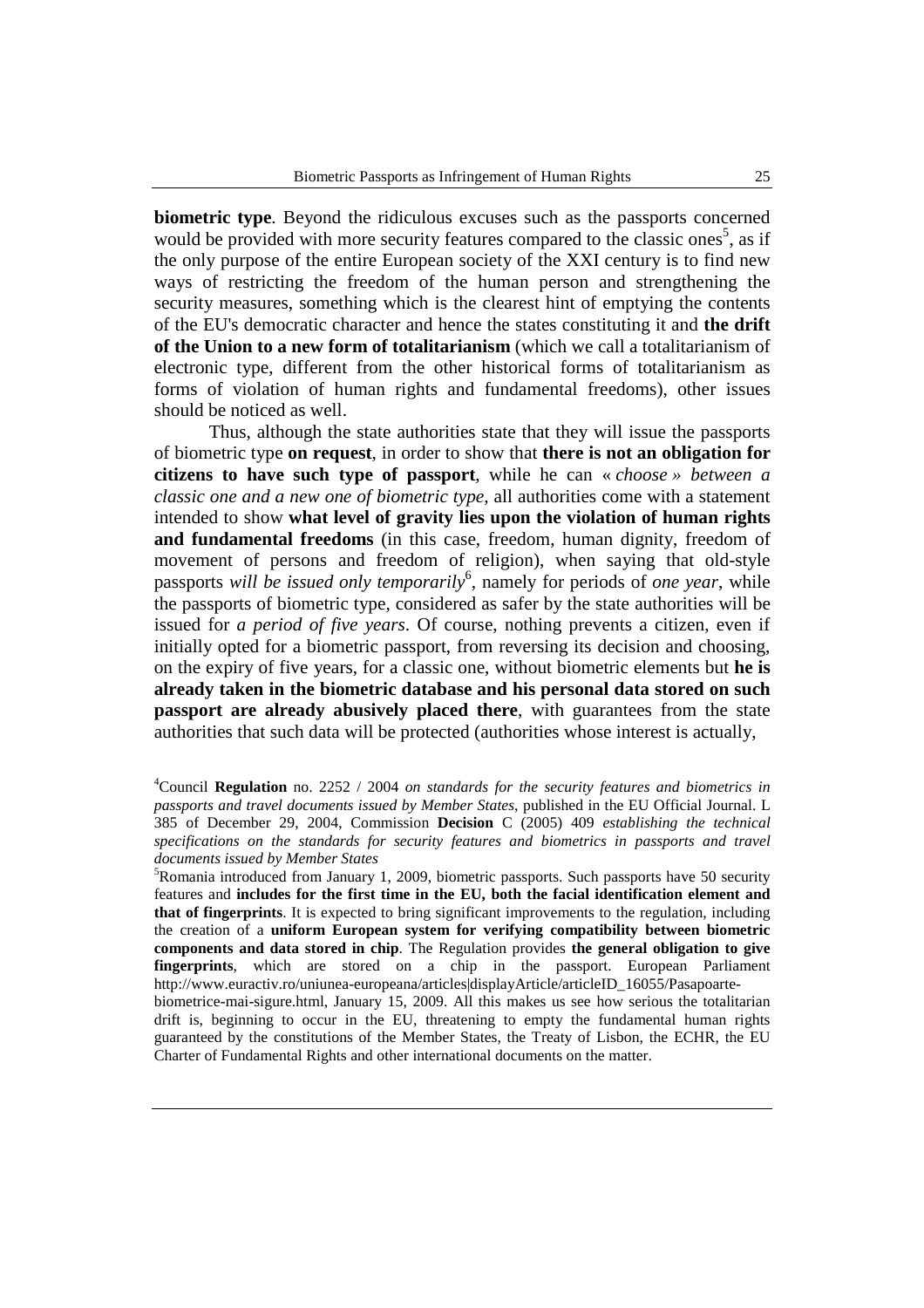as history has recorded many times, to increase the control of the person against her freedom).

**Biometrics offers countless problems with the freedom of the human person, including the aspect of the personal data protection as the control of the state authority on the human person, irrespectively of his capacity of citizen is dangerously increasing**, through the personal data that are stored in databases which are not guaranteed a national protection and that can be accessed by anyone or by a privileged group in their own interest and against the individual concerned. **Here is the limit of resistance of democracy itself, of the state governed by the rule of law**, as there is, in our opinion, a conflict between the trend of the state authority of continuously increasing its control over the

<sup>6</sup>By this we believe that **there is not even a real choice between the two types of passports**, because **they do not have the same term of validity**, as the biometric passport is "more convenient" because it is **intentionally issued for a longer period of time**. At the same time, **discrimination between citizens is operated by a different fee charged for each type of passport**, as the one for the biometric passport is higher but is **paid less frequently** (every five years), while the citizen who does not want this type of passport **is forced to take out of his pocket each year a charge half the fee for biometric passports**, which leads eventually to a higher expense (hence a higher fee charged for the one who wants a classic passport (and more trouble every year, one must apply for classic passport). In this way **a discrimination between citizens is made, in breach of Art. 16 of the Constitution of Romania**, where citizens are equal before the law and before public authorities, **without privileges or discrimination**. However, we see how **the public authorities on the basis of domestic laws in full violation of the spirit and letter of the constitutional text and the international treaties ratified by Romania (on human rights matters) and which are part of the internal law and take precedence over the provisions of national law, violate Art. 16 through the discrimination operated between citizens, depending on the type of passport issued**. At the same time, we see that **it is a false option, in reality a measure intended to discourage citizens applying for the issuance of the classic passport** in favor of the biometric type issued for a longer period of time for which a single charge is paid once every five years. Secondly, the discrimination between the Romanian citizens, by which the letter and spirit of Art. 16 of the Constitution is violated, also concerns the **temporary nature of the classic passport**. If it were a real right of choice, the classic passport would have been issued for a fee equal to that charged for the other type of passport for an identical period of time and without having a temporary nature (namely one that indicates that it is provisional and will be replaced eventually, necessarily, with a biometric one). Basically, **the option of the citizen is a false one,** whereas the classic passport, apart from being intentionally more expensive, is the one to be renewed every year and in addition, is a temporary one, ie it is intended to be phased out at a time in favour of the biometric type. So finally, **the citizen has no right to choose because he will have, ultimately, to apply for a sole type of valid passport, namely the biometric one. This is a flagrant violation of the rule of law, the spirit and letter of the Constitution and the human rights and freedoms established by it and by the international treaties to which Romania is party and that is obliged to respect as supreme values and guarantee them to its citizens, in the spirit and letter of Art. 1, paragraph 3 of the Constitution.**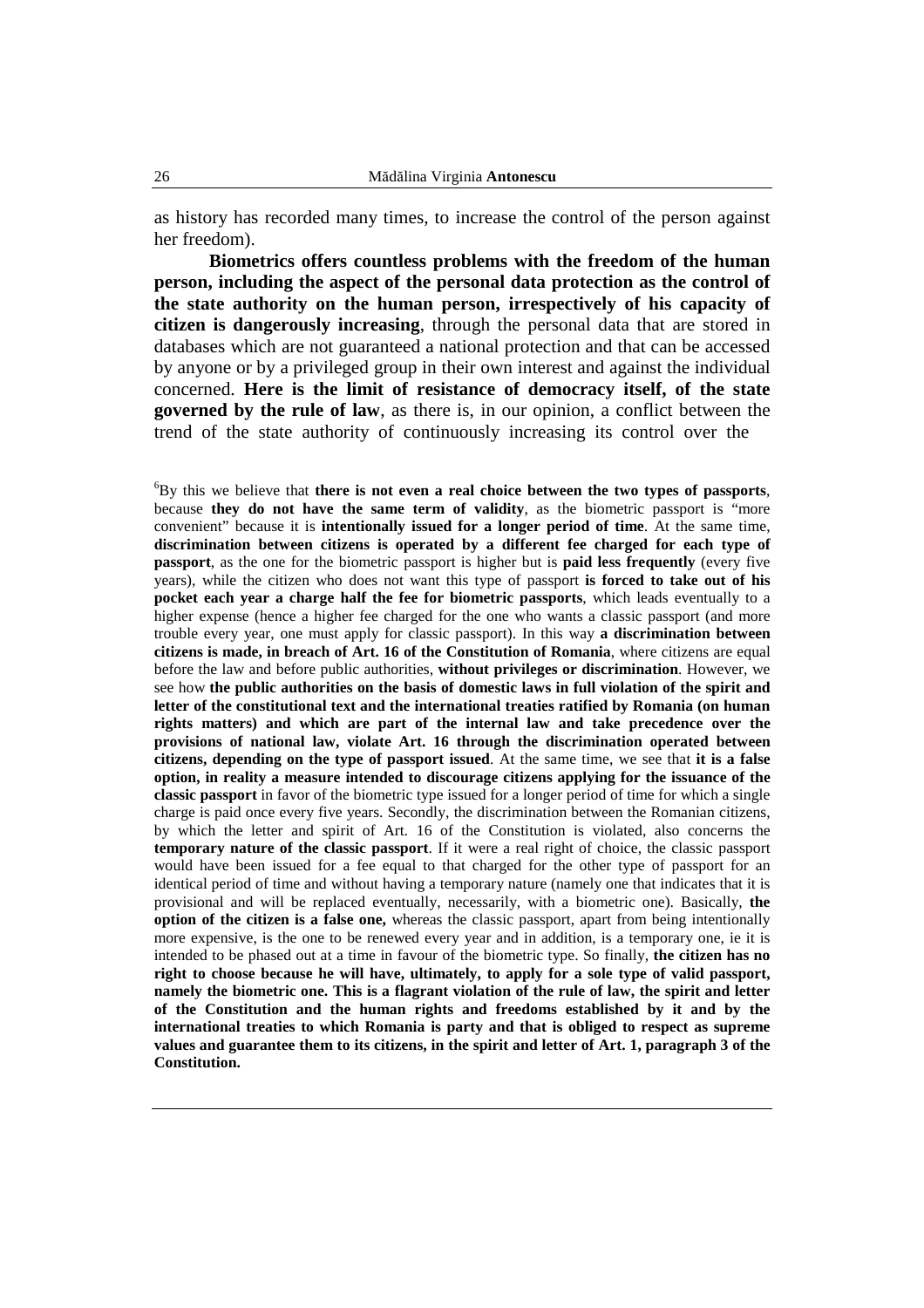individual and the latter, who has the interest to be linked to state only through basic obligations and to keep his freedom, moreover, making the state, through all its authorities and actions to respect and to guarantee such freedom.

**Biometric passports are illegal** because, **by using biometrics they violate the human fundamental freedoms** (freedom of movement and freedom of religion) **but also the human dignity** (while the human is treated as a potential perpetrator because the biometric society cannot possibly be free and democratic but a coercive one, of institutionalized suspicion and totalitarian, of violating the human rights and fundamental freedoms). While it seems to be a trend of the Western societies in the so-called confrontation with international dangers such as international terrorism, **an excuse restricting each time the human freedoms and rights in favour of a pre-eminence of the reason of ensuring the public safety** (to be seen as **an exception**, as an exceptional measure, applicable in cases clearly provided by law and with a **temporary** nature), the Eastern European societies just emerging from the totalitarian experiences of communist type must be more circumspect and critical to the new forms of restricting the human rights and fundamental freedoms.

Moreover, we think that they should take, before the Western societies already affected by this disease of biometrics, **a role of guardian of the real spirit of democracy and democracy itself, that is that of guaranteeing the state governed by a rule of law and the human rights and fundamental freedoms**. The societies most likely to induce the Western type societies that are currently under the biometric inclination **to regain their state of confidence in the democratic orientation, and to not give in to the momentum to become some societies of widespread suspicion, that are of Big-Brother type** where the citizen becomes a potential suspect and where the state authority self-assumes powers that are specific to a police state, continuously narrowing the exercise of the human rights and fundamental freedoms, until leaving them without content, are represented by the Eastern European societies.

In Art. 1, paragraph 1 of the Romanian Constitution, the **national** character of the Romanian state is set out clearly and without any doubt. We are talking here **about Romania, a country with a specific national identity, namely the historical union of Orthodoxy with the Romanian national spirit on this millennial territory<sup>7</sup>** . Romania is not a state of whatever kind but a state belonging to a people that, even **from its origins, was a Christian one**: the birth of the Romanian people in its millennial Carpatho-Danubian-Pontic path, was

<sup>7</sup>His Beatitude Patriarch Teoctist - *To the role of the Romanian Orthodox Church in the life of our people*, in the Foreword to the third ed. of the manual of *The Romanian Orthodox Church History*, Bucharest, 1987. See also Nicholas Dobrescu – *The role of Church in the Romanian history*, Bucharest, 1909.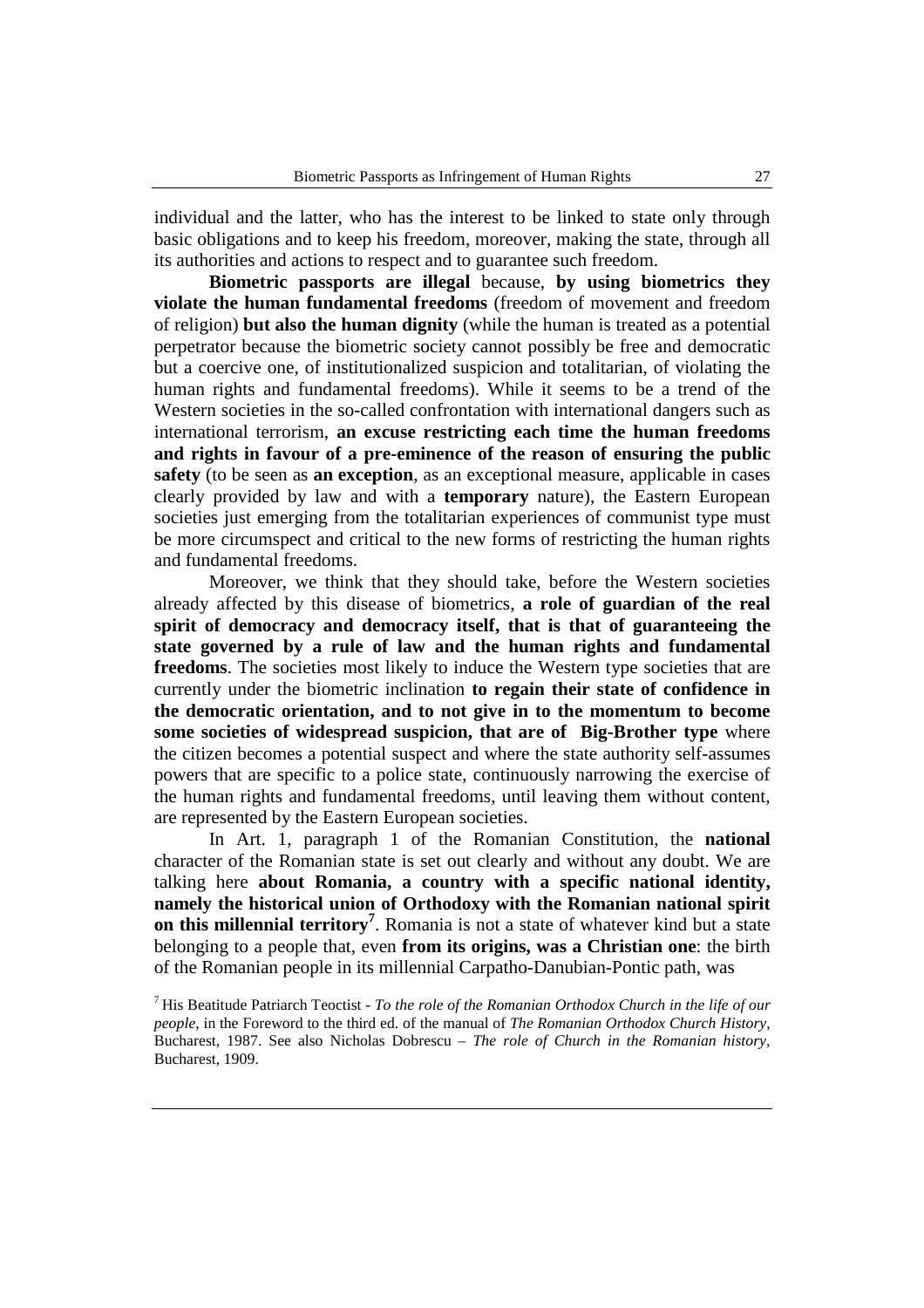firstly a Christian-Orthodox birth<sup>8</sup>. This is essential for **properly understanding the type of the Romanian national identity, essentially and inextricably seen as an Orthodox Christian one, as an unbreakable symbiosis between the idea**  of the nation and the idea of God<sup>9</sup>. Any other people and any other state, as well as any integration alliance or organization or entity like the EU **must respect this historical and spiritual fact forming the Romanian national identity**. Romania is more than one state, is a *nation* and this *nation* is an Orthodox Christian one<sup>10</sup>, even if it appears to some postmodernists or globalists as something anachronistic and ridiculous. The national identity<sup>11</sup> and in case of the Romanians, the Orthodox Christian identity are not ridiculous at all and he who considers *the very essence of a people* to be ridiculous is actually a narrow-minded spirit, without the culture of the nation he comes from or speaks about and a ridiculous being through his very demanding foolishness to overlook the big ideas that substantiate any people as a spiritual being<sup>12</sup>. Article 1, paragraph 1 of the Constitution is not a fool or outdated one at all because it affirms the national character of the Romanian state; by contrast, is an article **that indubitably recognizes such spiritual essence of the Romanian people**, from its birth in this area until nowadays.

8 Prof. Dr. Mircea Păcurariu - *History of the Romanian Orthodox Church*, Ed Bible and Mission Institute of the Romanian Orthodox Church, Bucharest, 2006, p. 17 to 22.

<sup>9</sup>Nicolae Iorga – *To the use of studying Romanian Church History*, reprinted after the preface to the *Romanian Church History*, vol I, ed. I Vălenii de Munte, 1908.

<sup>10</sup> See, for example, *The teachings of Neagoe Basarab to his son Theodosius* (written between 1518-1521), a brilliant medieval work of instruction and religious and moral education, a compendium of Eastern ascetics and mystics, which shows the traditional concern of Christian sovereigns in that area to respect the Orthodox belief and to keep it unaltered, as an identity of this nation. See, to the concept of trans-historical and deified nation, different from the political or cultural one, Dan Puric-*Who are we*, Platytera, Bucharest, 2008 p. 72-82. Prof. Dumitru Staniloaie-*Spirituality and communion in the Orthodox liturgy*, Ed Bible and Mission Institute of the Romanian Orthodox Church, ed. II, Bucharest, 2004, p. 18-20 (about the concept of *person* in the Orthodox belief, as opposed to the number applied to being, which separates him from God and his salvation).

<sup>11</sup> The EU obligation under Art.  $3 / TEU$  as amended by the Treaty of Lisbon, is to respect **the national identities of the Member States, inherent to their fundamental political and constitutional structures.** For Romania, **the EU can not overlook, like it does not exist, the Orthodox, historical identity, closely woven by the people political and consciousness identity of this nation**. If the EU respects the rights of the various minorities, then the more it is necessary that in a democracy (dominated by the rule of the will of the majority) **to respect the Orthodox identity of the majority of that country**. See Madalina Virginia Antonescu-*Biometrics, human freedom, human dignity, at the beginning of the XXI century,* in *Perspectives of security and defense in Europe*, Vol IV, Session of scientific communications with international participation, 19-20 November 2009, Bucharest, UNAP, Ed UNAP, Bucharest, 2009, p. 186 to 215.

<sup>12</sup> Dan Puric, interview "*We are a suffering nation that must learn to lift up to Christian dignity in the name of Christ* ", interview by Stelian Gombos, journal Geopolitics, year VII, no. 31, special issue *Romania between empires*, p. 17-29.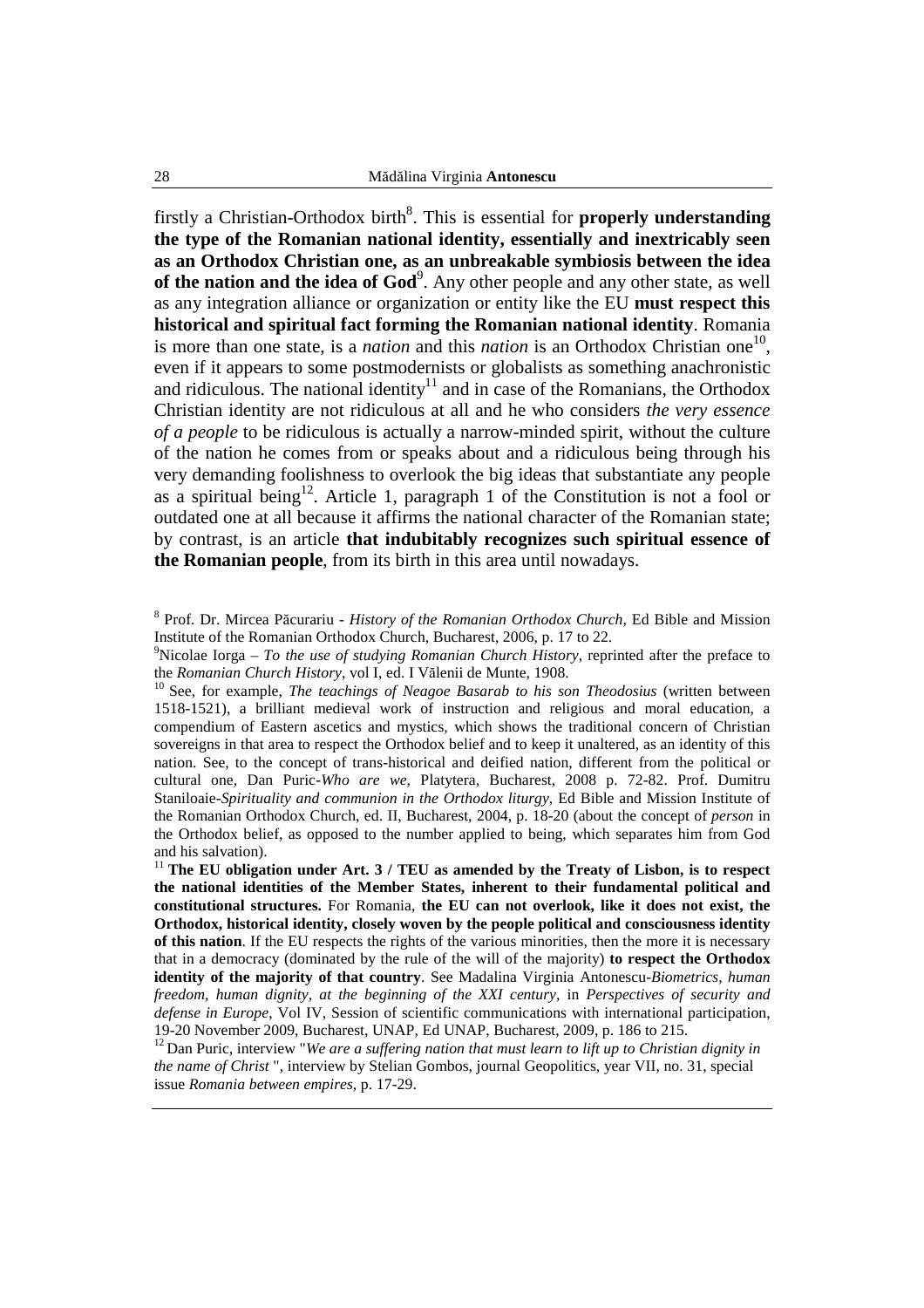Romanian people are a nation born Orthodox Christian, unlike other peoples who were either later Christened, or never Christened, and **it is specific of the Romanian people, not discussed but respected, including within the European Union as a community of democratic countries, based on a**  relationship of respect with the Member States<sup>13</sup>.

The European Union can not issue any directive, decision or any other European legislation, by any of its institutions, **that is contrary to the national identity of any Member State**. When it comes to Romania, the European Union should be **the first to respect and to assure Romania of its unconditional and real respect** for the Orthodox Christian national identity of that Member State with full rights in the Union since 2007. Romania **cannot be treated as secondclass Member State in the Union, falsely and tendentiously considered being a de-Christianized state, one in which there is no majority religion, and that should not be taken into account**. Romania is not a state born yesterday or today, that is, without a past; we see how, throughout the course of its troubled history, located at the turn of empires, threatened with permanent fragmentation, **Romania has defended its national values and its idea of Orthodox**  Christianity as part of its very national being $14$ .

**Neither** the European Union, **nor** other state or nation, or the EU institutions through their directives or decisions **have the right to question the Romanian identity, namely the identity where the orthodoxy is intertwined with of the national character**; it is an identity in which the Romanian nation is inextricably woven with orthodoxy, even from its birth as a nation in this area. The disappearance of the Orthodoxy of the nation leads to the disappearance of the nation itself, since its birth and forming, its development over the centuries and resistance in this area were all closely related to **the preservation of Orthodoxy, which is a religious identity**. So the European Union has no right to question the Romanian identity, a specific identity, simultaneously a national and religious one, by attempting to relativize or discredit it on grounds of not being "democratic".

The European Union must respect the identity of a Member State **as it formed over the centuries, and not seek to shape it according to its interests,** 

<sup>14</sup> Dan Puric-*Who we are*, op. cit .. See also Stelian Gombos-*Speaking about church and state between course and discourse*, col. Geopolitics, Ed Top Form, Bucharest, 2009, p. 22-23.

 $13$  Article 3 / TEU as amended by the Treaty of Lisbon, paragraph 3. The obligation of loyal cooperation that the member states have to the EU must not be interpreted under any circumstances as obliging the Member States to abandon their historical and national or religious identities for becoming within the EU some areas without a past, memory, history, spirituality and their millennial belief. Any construction that does not respect these traditions of the national being of a Member State is bound to fail.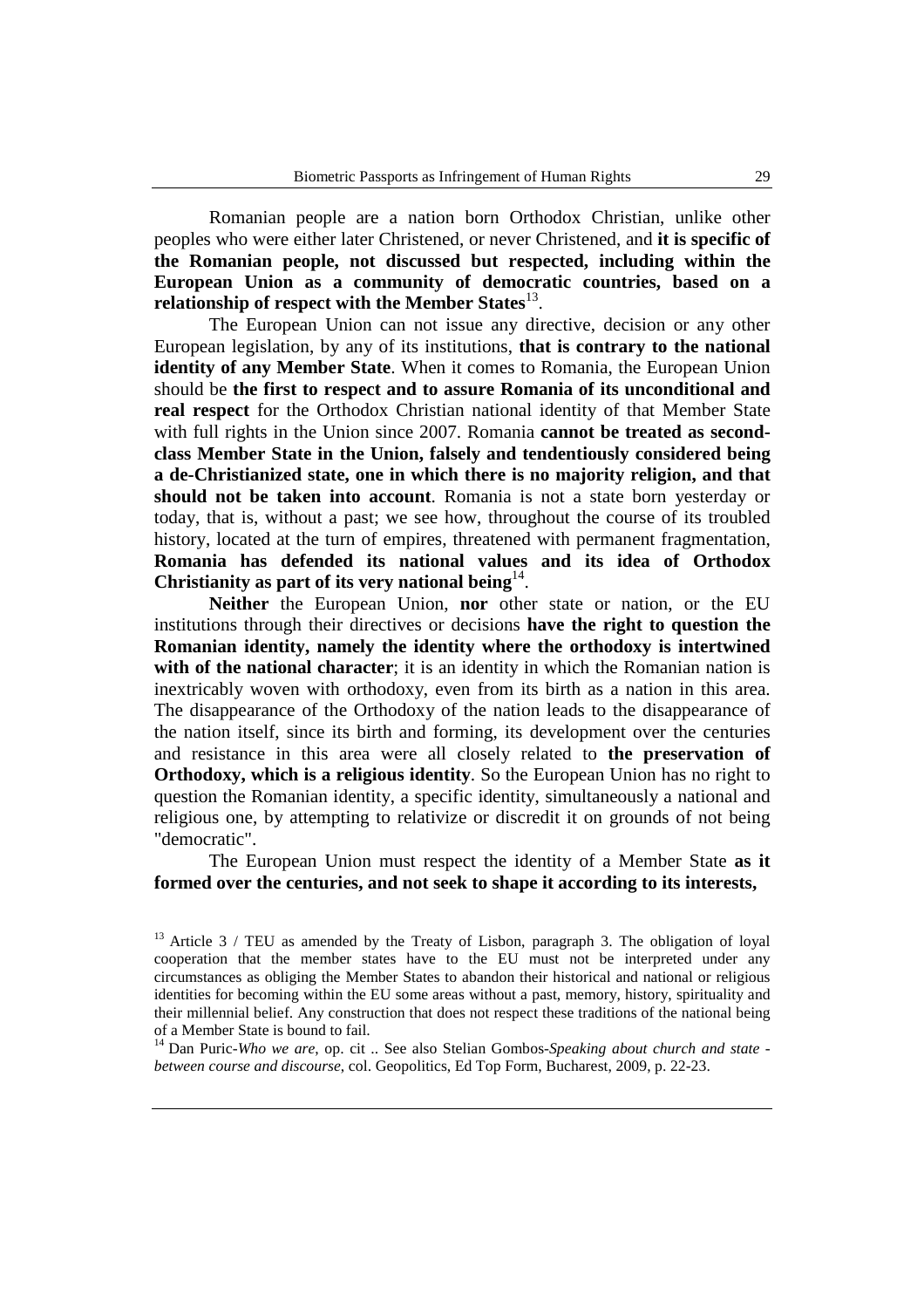**as states may be artificial constructs but nations are organic-spiritual constructs, where the religious aspect (relationship between human and God) plays a key role**. The Romanian identity is an Orthodox one, as Romania, remember, is a country with **a majority Orthodox population**<sup>15</sup>. In addition, it is not an identity formed yesterday or today, but **historical** one<sup>16</sup>, accompanied by a religious tradition, almost 2000 years old $^{17}$ . Therefore, the European Union must take into account **the majority and the religious identity of the majority of a country**, because this is the real spirit of democracy, if we choose to relate to democracy.

The European Union must respect (and here we speak of **an express legal obligation** imposed by the Treaty of Lisbon) the national identity of a member country, in this case, Romania, as a majority Christian Orthodox country. **Romanian Orthodoxy is perfectly compatible with democracy and the exercise by the citizens of the freedom of religion**, so that each citizen should be free to adhere or not to a religious or philosophic belief. **But this should not be used by the European Union as a way to ignore, to distort and violate through the legal acts of its institutions** (acts of European law with direct effect and general application, in some cases) **the identity of the people of Romania,**  which is a deeply Orthodox one<sup>18</sup>. If the EU undertakes to respect through its institutions both the national identities of the component states and the freedom of religion, among the fundamental freedoms which it recognizes for the European citizens, then the EU should have clearly in mind, **when relating to the Romanian national identity, that it is an indissoluble, symbolic and spiritual whole, in which the nation has been intertwined with the orthodoxy**, not due to a whim or an isolated historical circumstance but for nearly 2000 years, even since the birth of the Romanian people in the Carpathian-Danubian–Pontic space.

<sup>15</sup> In religious terms, **86.8% of people living in Romania are Orthodox Christian**, 5% Roman Catholic, 1% Greek Catholic, 6% Protestant and Evangelical, 10,000 people of Jewish faith. See Stelian Gombos-op. cit., p. 167, 174.

<sup>16</sup> Among the defining characteristics of Romania, composing its national identity referred to in Art. 3a, paragraph 2/TEU as amended by the Treaty of Lisbon, we mention, for a better knowledge by the EU's decisional level: the historical continuity of public institutions, strong ethnic and religious homogeneity, strong Roman tradition, religious tolerance, robust anti-extremist mentality of the population, sometimes with moderate-conservative accents (**abolishing embarrassing labels like religious fanaticism for those who want to defend their freedom of religion and religious identity**), authentic European orientation in a democratic, pluralistic era of dialogue and tolerance between faiths and religions. See Stelian Gombos-op. cit., p. 167.

<sup>17</sup> Prof. Dr. Mircea Păcurariu, op. cit., p.

<sup>18</sup> Romania is the only country in the world to deliver a model of electronic passport comprising, right from the time of introduction, both identification features, namely facial image and digital impressions. http://www.mediafax.ro/social. We believe that **this is not only a willful ignorance but a real challenge to Romania's Orthodox Christian identity, as an EU member state, a community declaring to be democratic**.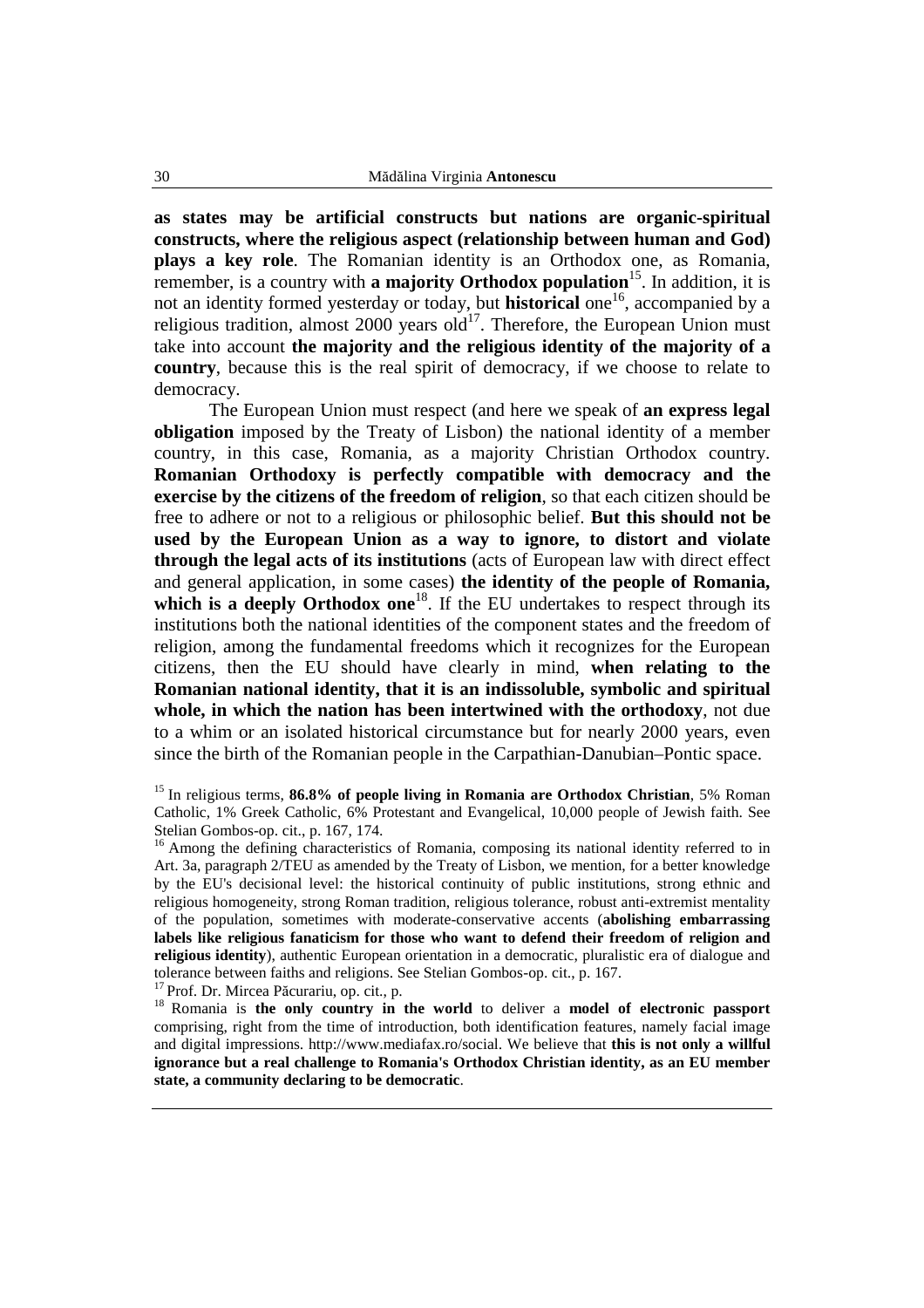So, Article 1, paragraph 1 of the Constitution of Romania, when asserting the **national** character of the Romanian state, we should keep in mind that this is **an implicit Christian Orthodox character**, because Orthodoxy has been and will be the majority religion of this people, which continues to define itself on the basis of it. So the issue of the freedom of religion in case of issuing biometric passports becomes even more acute in the case of Romania, whose national identity is simultaneously and deeply a majority Orthodox one<sup>19</sup>.

#### **3. Non-compatibility of the internal legal acts on the biometric passports with the Art. 29 of the Constitution of Romania**

Corroborated with Art. 1, paragraph 1 of the Constitution of Romania, the issue by the Romanian state authorities of the biometric passports on the basis of European regulations and decisions breaches Art. 29 of the Constitution, on **the freedom of conscience**, as well. This article is a framework one, in which, along with the freedom of thought and opinion, the freedom of the religious beliefs is included as well. According to this article, **the freedom of religion cannot be restricted in any way**, so the constitutional text requires an express prohibition against **any form of restriction** of such freedom.

Paragraph 1, Art. 29 of the Constitution is therefore **a constitutional guarantee** that all Romanian and European citizens may invoke for the protection of their fundamental rights and freedoms in a state governed by the rule of law as Romania (Article 1, Constitution) and in a community of democratic states, as the European Union wants to be (Art. 1 / TEU, amended by the Treaty of Lisbon). Therefore, **no state or EU authority may impose any Romanian citizen** (which belongs to a country that has not only a national and majority Orthodox identity but that is also a democratic and social state, governed by the rule of law,) **any restriction, discrimination or violation of his freedom of religion**. On the other hand, we see how precisely the freedom of religion is violated by the Romanian

<sup>19</sup> The Romanian Orthodox Church affirms the idea of Orthodox Christianity as a **fundamental element of the Romanian soul**; as a result, in a national state by the constitution as Romania, the Romanian Orthodox Church is **regarded as the national church**. ROC is defined as a spiritual, not political factor, interested at the same time in keeping the specific values of the Romanian people. See Stelian Gombos-op. cit., p. 175, 22. **ROC identified throughout the history of this nation with the Romanian people**, fighting with him for the national cause, for its ideals, for its civilization, same as nowadays. In all the polls, **around 90% of the Romanians trust in ROC**, which shows that the Romanians feel they are limbs of this Church and view it as a unity factor, including in the civil society. **Church is formed by the very Orthodox Romanian**s. See Stelian Gombos-op. cit., p. 23. **It is therefore inconceivable** for the EU or other organizations, judicial courts of European law or human rights, when involved in a dispute or judging a dispute where the human rights are violated by biometrics, **to disregard these facts.**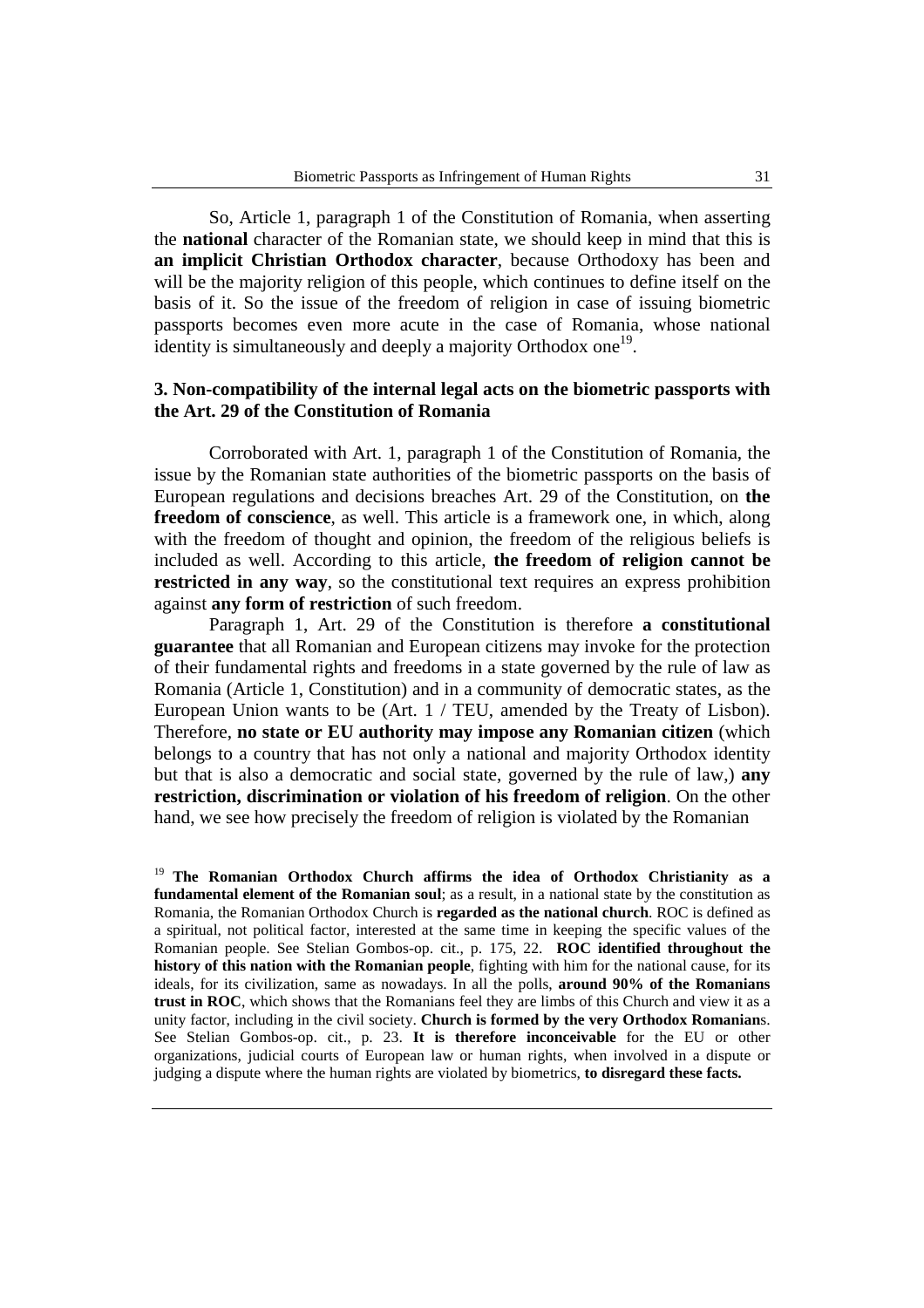state authorities in the so-called «enforcement» of the European regulations and decisions (because **any EU decision, Regulation or any other legislation issued by any EU institution should be issued while respecting the fundamental rights and freedoms of the European citizens, in this case, freedom of opinion, thought and religion**), when they rush into issuing biometric passports regarded by the Orthodox Christians as contrary to their faith.

It's like one day, the EU institutions would impose the Muslim communities living on its territory and having European citizens of Islam belief as members (by the nationality of an EU Member State), to accept the issuance of an act that is in deep contradiction with Koran precepts, so likely to violate the freedom of religion of those European citizens of Islamic belief.

**So, in** *any* **of its actions and in** *any* **of the normative documents issued by its institutions,** *having or not* **direct effect and general application, the EU must pay attention to respecting the freedom of religion, opinion and thought of individuals within its territory and** *immediately* **remove those measures or acts which cause such violations**. Otherwise, the Union (having legal personality, just as the Romanian State) **may be sued by persons living in the EU, and by the Romanian state as well, in this case, in the European and the national law** (which is an entire jurisdictional ensemble according to the Treaty of Lisbon) for violating those fundamental freedoms.

The issuance of the biometric passports, infringing upon their essence the Orthodox faith and the free exercise thereof outside the European space<sup>20</sup> (as the Orthodox Christian sees his free movement restricted in the spaces of the Union's third countries, precisely because of his religious faith not allowing him to apply for a biometric passport) is an internal measure<sup>21</sup> of the Romanian state starting from a European standard<sup>22</sup> violating Art. 29 of the Constitution of Romania and also the international treaties on human rights to which Romania is party and Article 29 of the Constitution mentions very clearly and without the possibility of distortion, that **any restriction in any way, of the freedom of religion is not** 

<sup>20</sup>Several NGOs organized at the Patriarchal Palace in Bucharest, a protest by which they expressed their dissatisfaction with the mandatory introduction of chips within acts and also with the Law 298 of 2008. According to the opinion of the persons taking part in the protest, the **mandatory introduction** of biometric chips in all identity documents **is contrary to Article 23 of the Constitution** which provides that "the individual freedom and security of person are inviolable" and also Article 29 which states that "the freedom of thought, opinion, and religion can not be restricted in any way." From January 1, the state made mandatory the application on the identity documents of Romanians of a wireless identification device, a chip containing biometric personal details and other data, including digital fingerprints. "Without any public debate, the Romanians are marked as cattle, with a chip that will monitor their activity, placed, for the time being, on the so-called biometric passports and driving licenses, and in the near future including the ID cards", a press release of the organizers stated; 1 Feb. 2009, http://www.mediafax.ro/social . which are part of the internal law.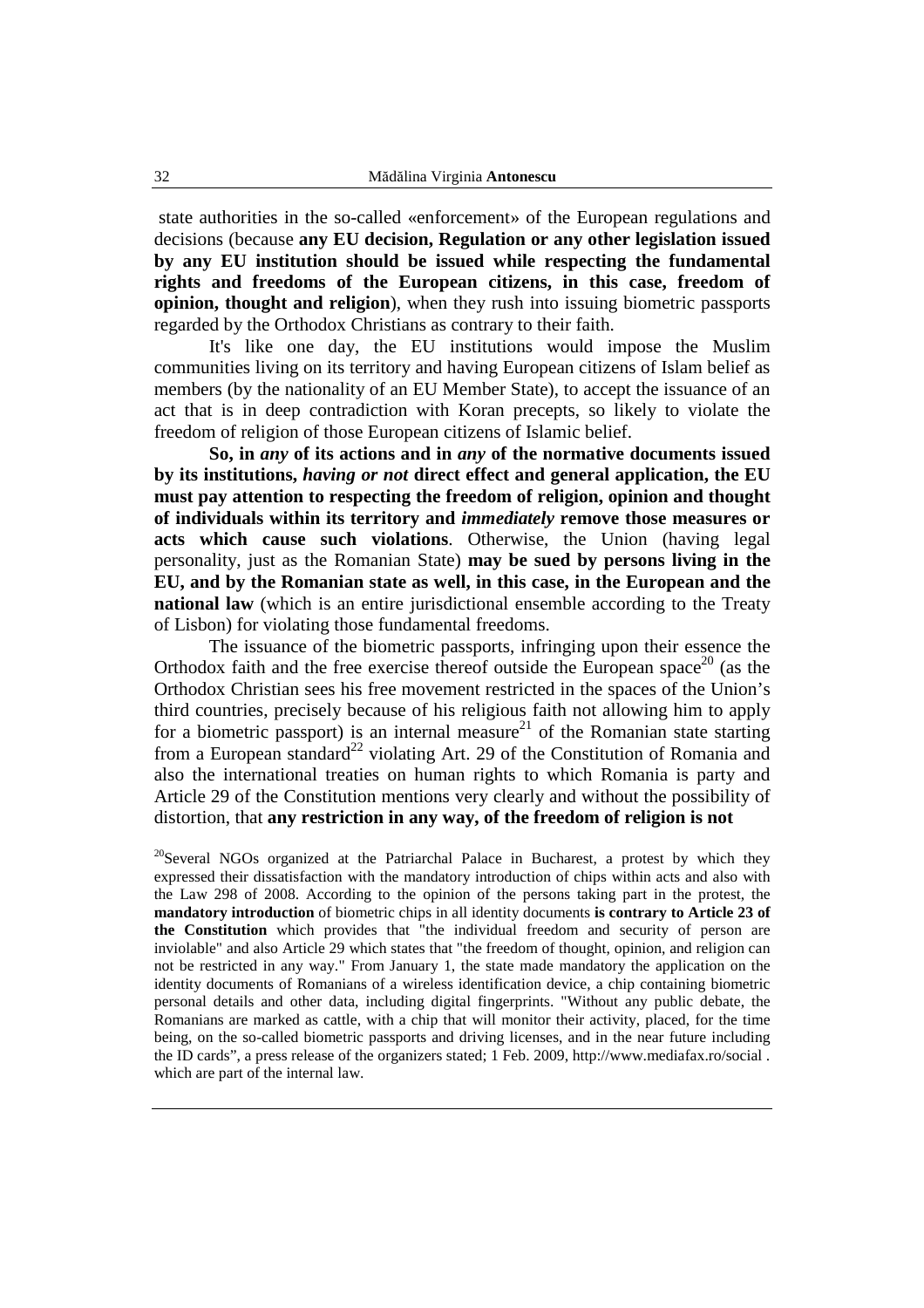**allowed**. So **the Orthodox Christian is protected at constitutional level**, based on Art. 1, paragraph 1 and 3 and Art. 29 of the Constitution of his country, in the relation with the public authorities of the Romanian state and the EU institutions **that can neither relativize nor restrict a fundamental freedom which the Union binds to respect through the Treaty of Lisbon itself.** 

Furthermore, Art. 29 of the Constitution **complete the express and total prohibition** against limitations **of any kind** of the freedom of religion by saying that *« nobody can be forced to adopt an opinion... contrary to his beliefs* ». This constitutional text comes to establish **a dual legal guarantee for the citizen**, namely that the Romanian state will respect his freedom of religion and will not force him, by any measure of its authorities, to adopt an opinion contrary to his beliefs. So, the issuance of the biometric passports that are deeply contrary to the Orthodox faith by their very essence is a measure by which **a state authority actually comes and requires the citizen to adopt its opinion on these passports** (an opinion which **favours them** but is **contrary to the religious beliefs of the citizen**). This blatantly violates, in its letter and spirit, the constitutional text of Art. 29, while the «**measure**» of the state authorities on issuing biometric passports in a majority Christian Orthodox country (in which the national identity is a specific one namely simultaneously a historical and a deeply orthodox one) **is an unconstitutional measure thus affected, in our opinion, by absolute invalidity** because we are dealing with **the infringement of a** *fundamental human freedom***, which is** *a supreme value, guaranteed* **by the Romanian State**  (Article 1 of the Constitution, paragraph 3).

#### **4. Non-compatibility of internal legal acts on biometric passports with the religion law, as an organic law**

The issuance of biometric passports in Romania, in total disregard of the fact that this country is a majority Orthodox one with an Orthodox national identity through its history and the birth of the Romanian people itself as an Orthodox people, **is in contradiction with the religion law, as well, which is an** 

<sup>&</sup>lt;sup>21</sup> According to the Government Emergency Ordinance no. 94/2008 *for the establishment of measures on issuing electronic passports as well as producing other travel documents*, personalization of the **electronic passports** is done by the Sole National Center for Customization of Electronic Passports, which operates in the structure of General Directorate of Passports of MAI. Under the same **legislation**, the blank passports are produced by the National Printing House-National Company December 31. 2008 http://www.mediafax.ro/social

<sup>22</sup>As of December 31, 2008, Romania, as an **EU member state**, issues electronic passports in accordance with Council Regulation no. 2.252/2004 *on standards for security features and biometrics in passports and travel documents issued by Member States* 

http://www.mediafax.ro/social/pasapoartele-biometrice-avizate-de-comisia-de-aparare-dincamera-3891638.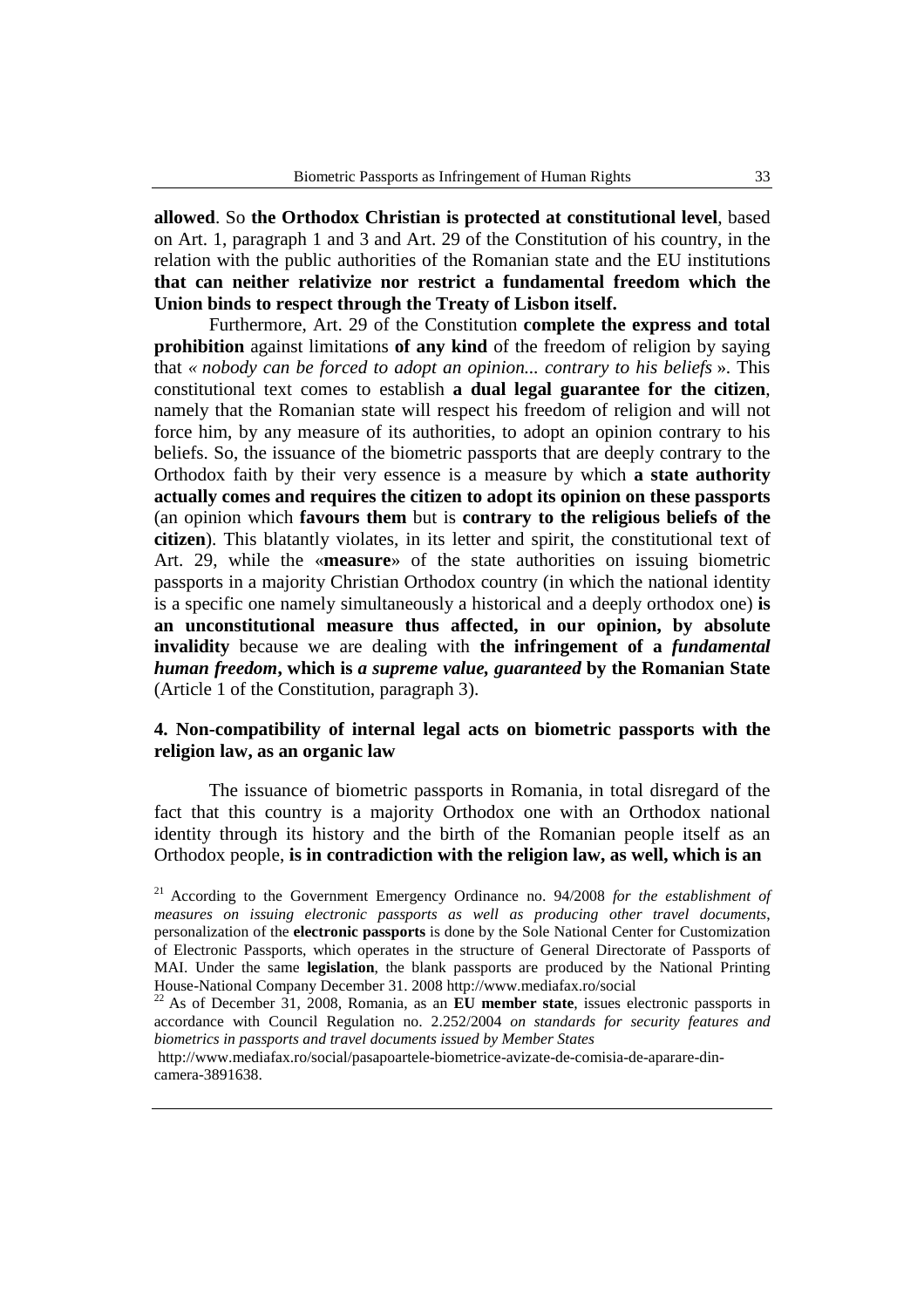**organic law**, thus being the second as importance in the hierarchy of internal normative acts, immediately after the constitutional text. Therefore, the measure of the state authorities in Romania to issue biometric passports not only violates the above-mentioned articles of the Constitution of Romania but also an organic law, such as Law 489/2006 on the Freedom of religion and the general status of denominations $^{23}$ .

Specifically, it violates Art. 1 that resumes and highlights the provisions of Art. 29 of the Constitution, namely that **the Romanian state should not only**  *respect but also guarantees* **the fundamental right to freedom of thought, opinion and religion**. Therefore, **since this is a fundamental human right, not pertaining to the citizenship**, the Romanian state as a state governed by the rule of law, respects and guarantees it not only to the Romanian citizens but to **any person on the Romanian territory**, as well (apatrid, foreign citizen, bipatrid, European citizen or national of a third State of the Union). So, this comes to stress the fact that the freedom of religion should be respected and guaranteed by the Romanian state **as a democratic state governed by the rule of law, without taking into account whether the person concerned** (on Romania's territory) **is a Romanian citizen or a citizen of another EU Member State or a national of a third country** (non EU member).

What matters here is **the capacity of human person, a legal capacity**, through which the Romanian state respects and guarantees to any person on the Romanian territory ( whether he is permanently or temporarily residing here or if in transit or not) the freedom of thought, opinion and religion. So, moreover, we can say that there is no need to be a practitioner or follower of a religion or belief not allowing the use of the biometric passports and any biometric acts, because **it is sufficient to invoke, as a human person** (and not as an EU citizen or not) **the freedom of thought or the freedom of opinion or the freedom of religion for the Romanian state is obliged under these freedoms to issue a classic passport and not impose a biometric passport**. So even if you are atheist or Muslim or Jew, free thinker, not necessarily Orthodox, **you can invoke any of the three freedoms (of thought, conscience, religion), according to your beliefs, whereas the Romanian state is obliged to respect and guarantee them** under Art. 1, paragraph 1 of Law 489 / 2006, article that repeats and emphasizes the Art. 29 of the Constitution<sup>24</sup>.

It is important to note that **no public authority in Romania can ignore these statutory provisions to require any human person in Romania (whether an EU citizen or not) biometric passports or any other biometric acts,**  *contrary to* **that person's** *beliefs*.

<sup>&</sup>lt;sup>23</sup> Published in Of. J., Part I, no.  $11 / 8.01.2007$ .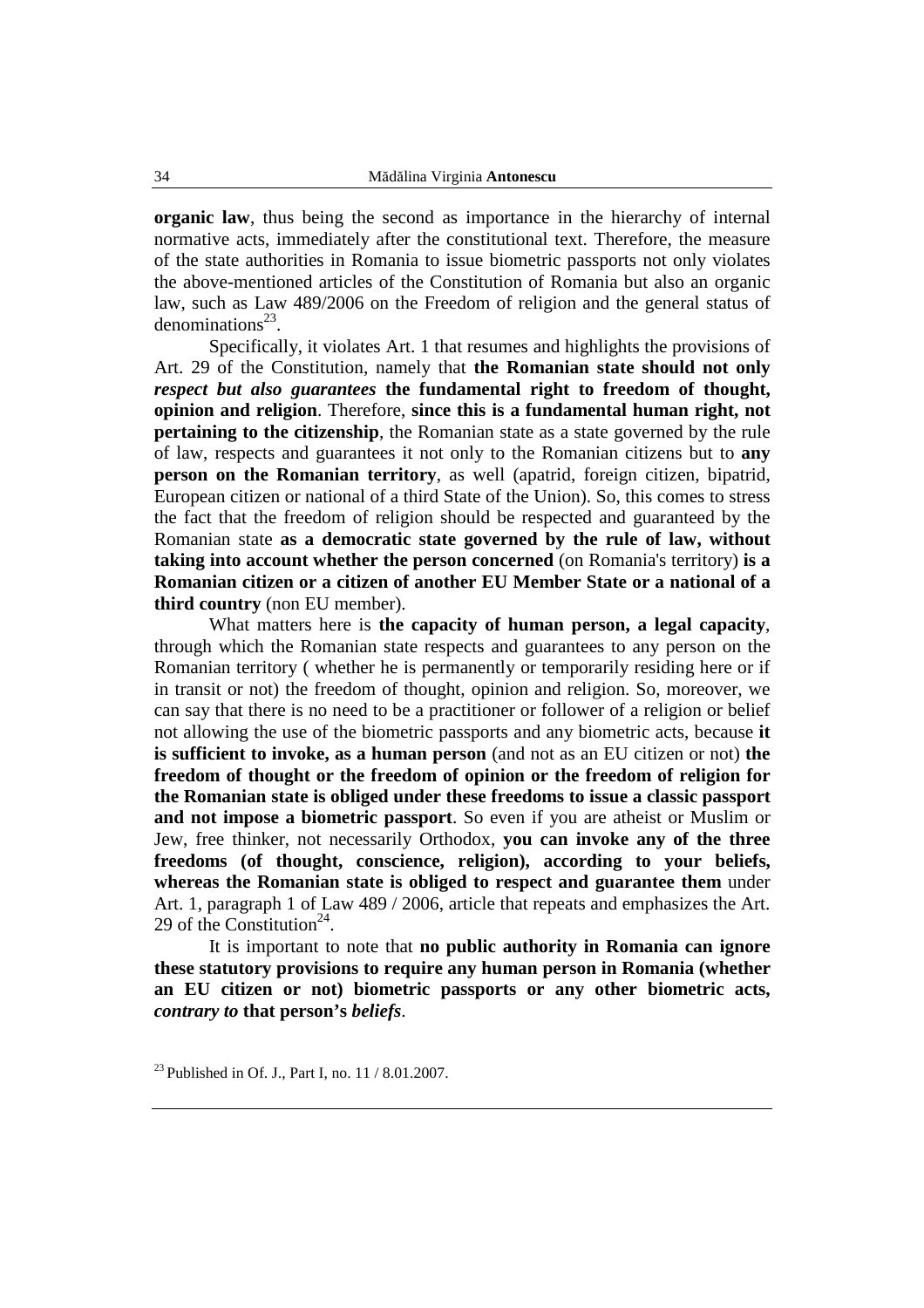It is sufficient for the person concerned **to say that he** *does not agree* **with the issuance of such a passport** under Art. 1, paragraph 1 of Law 489/2006 and Art. 29 of the Constitution, so **that the Romanian state is obliged to**  *unconditionally* **issue a passport or a travel document that does not violate the**  *freedom of thought and conscience* **of the person concerned.** 

Similarly, it is sufficient for the person concerned to declare that, **out of religious reasons**, does not want a biometric passport to be issued, **so that, on the basis of its obligation to respect and guarantee the** *freedom of religion***, the Romanian state, through any of its authorities has to issue a classic passport, namely one that does not harm, restrict or violate the freedom of religion of the person concerned.** 

We remind you that these are obligations that only *a democratic state governed by the rule of law* assumes whereas a totalitarian state is not willing to respect the human rights and fundamental freedoms but rather to restrict their exercise as far as emptying their contents or banning them.

Further, according to Art. 1, paragraph 2 of the same **organic law** (thus having a legal force that is superior to any emergency or regular ordinance, any government decision, any Ministerial Order or detailed provisions adopted by the Romanian government) **an express prohibition, converted into an obligation of the Romanian state to abstain from bringing any damage or restrict the freedom of religion**, is included. "No one shall be prevented from **or coerced into adopting an opinion… contrary to his beliefs, and shall not be subject to any discrimination, or be harassed or placed in an inferior position** on account of their faith, membership or non-membership in a religious group, association or denomination, or for the exercise, within the law, of their freedom of religion". So the Romanian state cannot put any human person (again, it is irrelevant whether he is an European citizen or not) in a situation of inferiority, cannot harass him and cannot subject him to any discrimination on account of their faith, membership or non-membership in a religious group, association or denomination or for the lawful exercise of his freedom of religion. However, **by**  *issuing* **the biometric passports and by the differences in the legal regime existing between them and the classic passports<sup>25</sup> and also by introducing the**  *temporary* **nature for the classic passport** (is a passport, which is intended to call in at a certain time, when generalizing or making the biometric passport compulsory) **the Romanian state breaches precisely such abstention obligations**.

<sup>24</sup> So, we consider that **the Romanian State authorities are not obliged to implement, execute or comply with any act of the EU institutions**, whether it has direct effect, direct and immediate applicability or not **if such act is contrary to a fundamental rule on human rights**, regardless of the legal order which is devoted to such rule (internal legal order, integration legal order such of that of the EU or international legal order).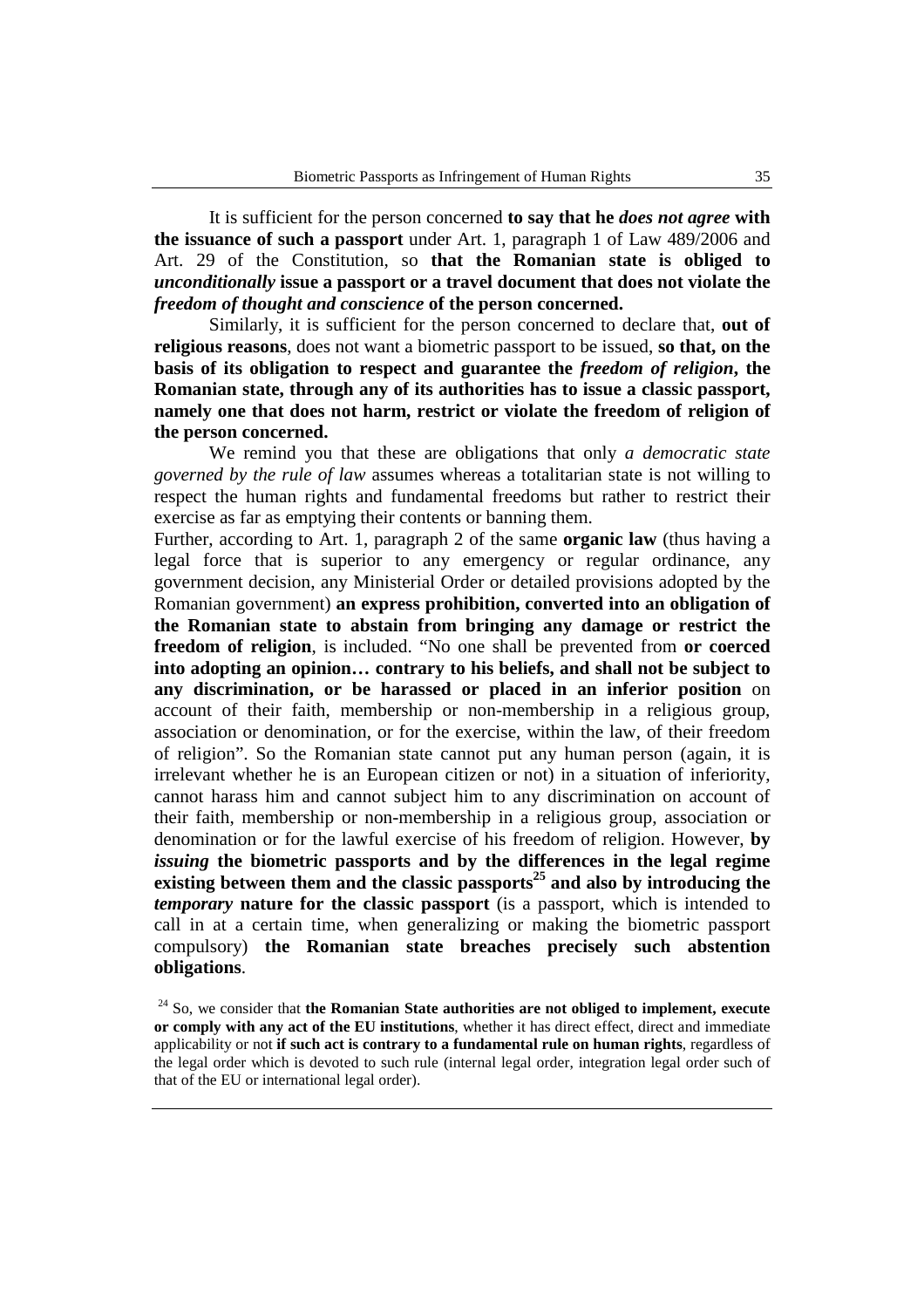Whereas the Romanian state put people who do not want a biometric passport to be issued, **in a situation of discrimination** against those who want such passports but also **in a situation of inferiority** on account of these people's faith (in this case, the majority Orthodox Christian), in relation to the persons who have applied for a biometric passport. This situation of inferiority of people applying for a classic passport is linked to **the fee charged** and **the temporary nature** of the classic passport and the **illegal introduction** itself, in contravention of the Constitution and the international treaties on human rights to which Romania is party, **of the biometric passports** (that, **regardless of the religious beliefs of a person**, constitutes a clear violation of his human freedom and  $d$ ignity<sup>26</sup>).

#### **5. Non-compatibility between the internal normative acts on biometric passports and the provisions of the EU Charter of Fundamental Rights**

The Charter of Fundamental Rights of the European Union becomes legally binding through its incorporation into the Treaty of Lisbon, by its entry into force. The Charter, officially signed and recognized by the Presidents of the EP, Council and Commission, on behalf of their institutions, on December 7, 2000

 $25$ The first 28 electronic passports were issued at the end of the last week, while the system will be implemented until June 30 throughout the country. The new passports contain 50 security features and the fingerprints of the holders and costs three times more than before. See Article *Biometric passports, three times more expensive than ordinary ones*, Ioana Sora, February 3, 2009. The price of the electronic passport was established by the National Printing House-SA National Company at 234 lei including VAT while the consular fee is 32 lei. For ordinary passports, passport cost is 64.2 lei and consular fee is the same. Biometric passport validity is five years and for children under the age of six years, the validity is three years. The travel document **issued before** had a validity of three years for children up to 14 years, five years for people between 14 and 25 years and ten years for those aged over 25 years.

http://www.financiarul.com/articol\_21105/pasapoartele-biometrice-de-trei-ori-mai-scumpe-decatcele-normale.htm

<sup>&</sup>lt;sup>26</sup> The introduction of biometric passports in Romania led to discontent within the Church. Patriarchate **requested clarification on how the data is stored**, expressing concern that this would undermine the freedom and dignity of people.

http://www.financiarul.com/articol\_21105/pasapoartele-biometrice-de-trei-ori-mai-scumpe-decatcele-normale.html. On the other hand, we believe that the Patriarchate should require **more than just "clarifications**" from authorities that unconstitutionally, in a non-European way and abusively applied acts of European law in breach of the human rights and freedoms, without checking the compatibility of those provisions with constitutional rules on human rights and democratic character of the Romanian state, with the international treaties and the Treaty of Lisbon. **Romanian Patriarchate, in a majority Orthodox country, should strongly request cancellation of these anti-Christian documents**, because they are not compatible with the orthodox identity of the Romanian people and affect the essence of the freedom of religion of the Christian Orthodox people living in Romania regardless of their nationality.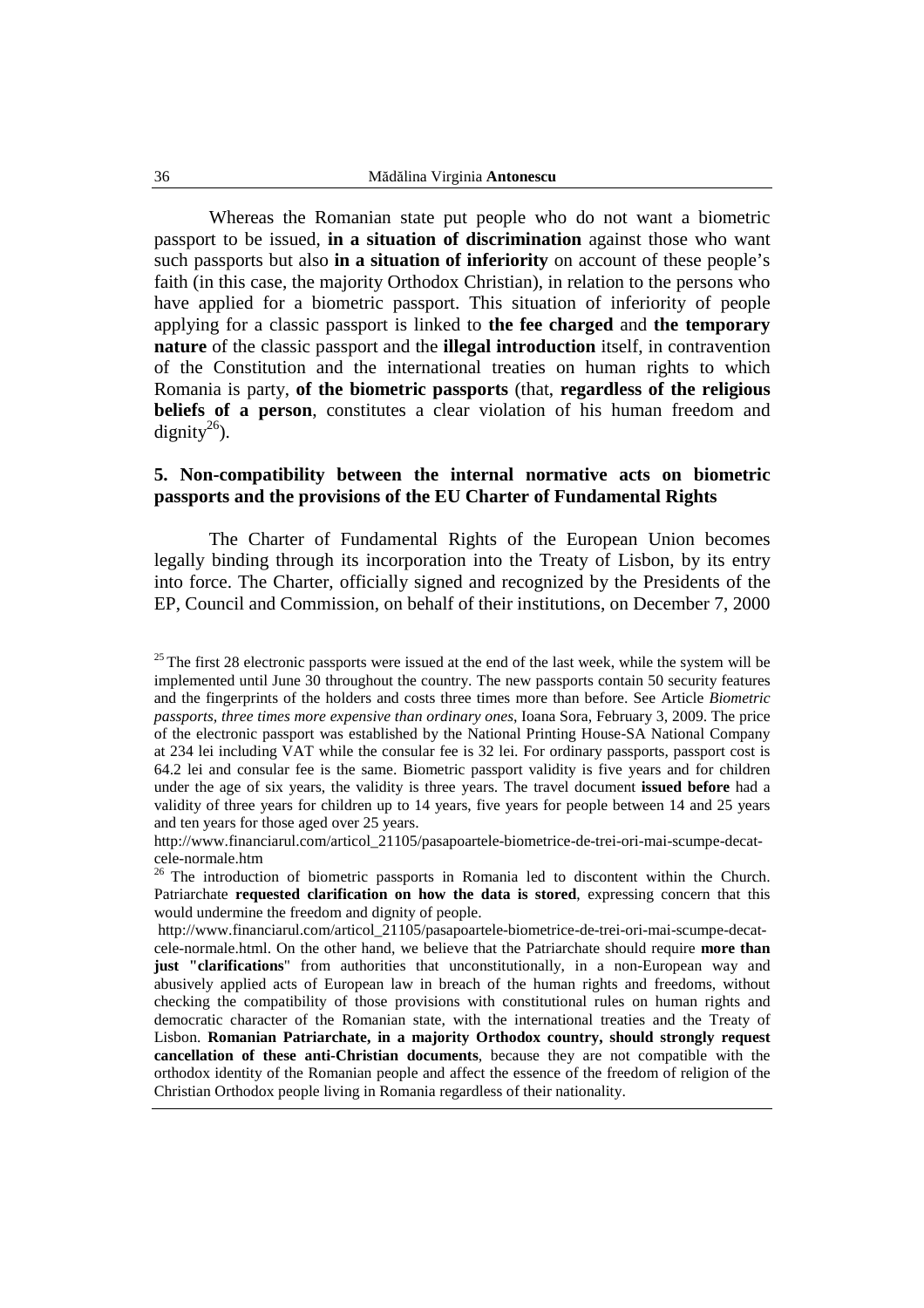in Nice, includes all civil, political, economic and social rights of the European citizens and all persons living in the EU, as well. The Charter, which groups rights in 6 chapters (Dignity, Freedom, Equality, Solidarity, Citizenship and Justice) is considering: the rights and freedoms **arising from the constitutional traditions of the Member States and the common international obligations of the Member States** (so, a mandatory relation to the Romanian Constitution and the obligations concerning human rights to which Romania, as a EU Member State, is party and that have priority in its national law); **the Treaty of Lisbon** with its dual basis (TEU and TFEU), **the European Convention on Human Rights** (its direct nomination envisages the obligation of the EU institutions to take account of this Convention, to not ignore it, even if now the EU is not party to the ECHR yet, for not putting the Member States into conflict concerning its obligations deriving from their status of parties to the ECHR and the EU law); the European Social Charter, of the Council of Europe; the Community Charter of Fundamental Social Rights of Workers and other international conventions to which the EU or the Member States join<sup>27</sup>. From this perspective, it appears that the violation (by the Romanian state, in this case or by any EU institution) of the provisions of the Charter of Fundamental Rights leads to sanctions **under the national law (the Romanian law), because the Romanian Constitution guarantees respect in the Romanian state for these rights and the international treaties to which Romania is party. Sanctions may also be applied by the Court of Human Rights in Strasbourg, for the violation of the European Convention of Human Rights by the EU and / or the Romanian State. Similarly, we can not exclude the application of sanctions by the CJEU (concerning the violation of the law while applying and interpreting the Treaty of Lisbon and the Charter, by the EU institutions), in the EU judicial system.** 

According to Art. 6/TUE, as amended by the Treaty of Lisbon, the Union recognizes the rights, freedoms and principles provided in the EU Charter of Fundamental Rights of December 7, 2000 (the one adopted on December 12, 2007, in Strasbourg). According to that Article 6, the fact that the Charter has the same legal value as the Treaties is clearly recognized, so it appears in the supreme position in the hierarchy of the European law. This is essential for our entire demonstration, whereas from this express provision it results that **no EU institution, by any of its legal acts and no Member State, while applying national measures or provisions of an act of European law, can ignore or violate the Charter.** 

The Charter is considered by Art.6/TEU as amended by the Treaty of Lisbon, as having **the same legal force as the treaties** (TEU, TFEU), so **is placed on the highest position in the EU regulatory hierarchy**.

<sup>27</sup>Augustin Fuerea - *European Union law. General part*, Ed All Beck, 2003, p. 101.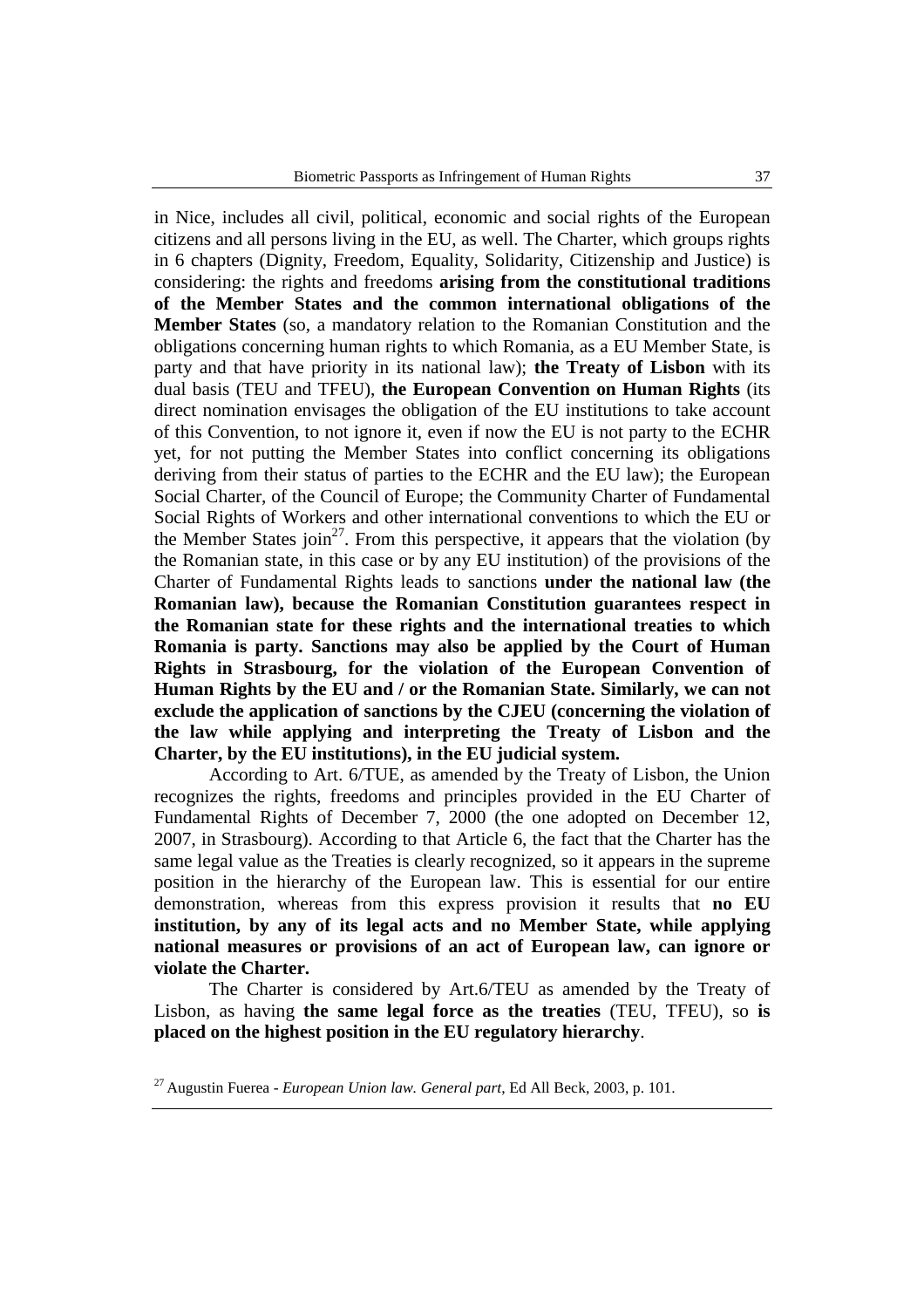Any violation of any rights or freedoms established by the Charter (in this case, the freedom of opinion, belief, and religion) **is a violation similar to that of a Union treaty**. Hence **the obligation of conformity of all documents issued by any EU institution<sup>28</sup> with the Charter** and also **the obligation of conformity of the documents of the Romanian state authorities with the Charter** (when they apply a document of European law or adopt internal measures to apply such documents).

**According to Art. 10 of the Charter of Fundamental Rights of the European Union** (which, we remind you, by the entry into force of the Treaty of Lisbon in which it was incorporated, receives binding force and has the same legal value as the Treaties), which establishes (in Title I, Dignity) **the freedom of thought, conscience and religion, these are fundamental freedoms of the human being, not only of the European citizen**. They are freedoms of which expression **is guaranteed by the EU and the Member States** which have signed and ratified the Treaty of Lisbon, both in public and in private, in education, work, and practice. In addition, Art. 10 recognize the right of every person within the EU to **the conscious caveat**, according to the national law governing the exercise of such right. So, based on paragraph 2, Art. 10 of the Charter, every Romanian, as a human person (a predominant legal capacity concerning the human rights as compared to the political capacity of a European citizen) **has the right to call in question the activity of issuing biometric passports as such** by the Romanian state authorities as an activity that violates the freedoms of thought, conscience and religion (in this case, the Orthodox, majority and historic religion in the Romanian state). In conjunction with **Art. 52 of the Charter**, any limitations on those freedoms established by the Charter (in particular the freedoms in Article 10) shall **relate to their exercise and not affect their substance**; in addition, this limitation must be **lawful**, according to Art. 52, must be made **only when necessary and really serve the objectives of general interest recognized by the Union or the need to protect the rights and freedoms of others**. Another legal guarantee concerning the EU obligation to respect through the activity and the documents issued by its institutions, the freedoms established by the Charter (in particular, those in Article 10) is **Art. 54 of the Charter** (prohibition of the abuse of rights). According to that article, no provision of the Charter can be interpreted as implying any right to engage in an activity, to perform any act intended to abolish any rights or freedoms established by the Charter or **to their restriction to a greater extent** than provided in the Charter.

 $28$  Note that, for each act of derived law (namely an act issued by an EU institution), the EU Court of Justice **will review its actual legal nature, despite the name of the act** (directive, regulation, decision, etc.). The true nature of an act **does not depend on its name**, while CJUE uses to analyze the subject, content, applicability of an act for correctly qualifying it. See Augustin Fuerea - *General EU law* -, op. cit., p. 106.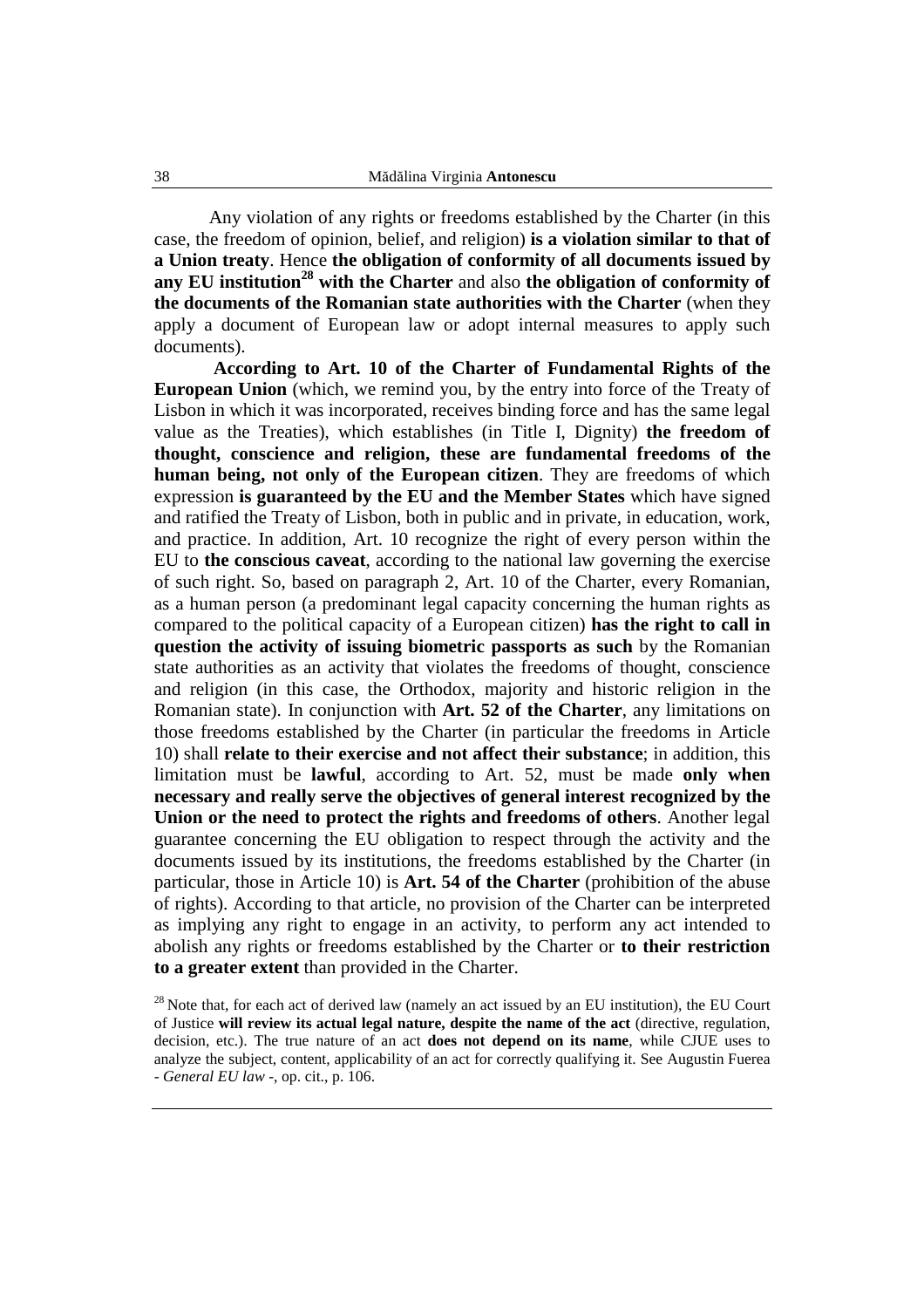Therefore, Art. 54 is the sanctioning legal basis for any activity of the EU institutions or the Romanian state authorities while applying or respecting such acts of European law through which abuses against the freedoms in Art. 10/Charter are committed, in the sense above.

**According to Art. 51, Title VII / Charter, any institution, body, agency of the Union and also the Member States should take account of the provisions of the Charter when implementing the Union law**. Here is another legal guarantee of the human person and his rights and freedoms, within the legal relationship with the EU institutions and EU Member States. **For violating the provisions of the Charter, which is a legal document of the same value as the Treaties**, the Member States (hence the Romanian State through the competent authorities which issued biometric passports, in implementing the EU law) and also the EU institutions (through the acts of integration that violated any of the fundamental rights and freedoms of the Charter) **can be brought to justice in the EU judicial system. Any natural person may bring an appeal<sup>29</sup> for annulment**.

Thus, not only a Romanian citizen (as a European citizen) but anyone<sup>30</sup> who lives in the EU (in this case, in Romania) has the potential to appeal to the EU Court of Justice against the binding acts **issued by the Council or the Commission** concerning to the issuance of biometric passports and obtain their abolition. This means of appeal is also a means of monitoring the conformity of

<sup>30</sup>The new paragraph 4 of Art. 230/TFEU as amended by the Lisbon Treaty says that "**any natural or legal person may**, under conditions of first and second paragraph, **start an action against acts of which recipient is** or which **concern him directly and individually**, as well as against the regulatory act **which directly concern him and which do not entail implementing measures**. Therefore, the following categories of acts of European law may be appealed: acts of the EU institutions whose destination is that person, acts of European law relating to him directly and individually, laws relating to him directly and not having to be implemented through internal measures (have direct applicability).

 $31$ On the basis of paragraph 2, Art. 230/TFEU as amended by the Treaty of Lisbon (paragraph 2 of 230/former TEC remains in force, not cancelled). The action before CJEU of the Romanian state, under this paragraph, must be based on one of the reasons shown here: **abuse of power**, lack of competence, infringement of a substantial procedural requirement, **infringement of the Treaty** and any rule of law on its implementation. Here we should consider the term of "breach of the Treaty" in a broader sense (it is, in our opinion, the infringement of both TFEU and TEU and its rules on the obligation of conformity and compliance by the EU and its institutions, with the rules on human rights and the EU obligation to respect the national identity of a state). The two treaties (TEU and TFEU) are **organically related to each other**, as both contain provisions on **the same legal entity** (**the new EU**), and both are, according to the Lisbon Treaty, a legal basis for this new entity. So the appeal for annulment brought by the Romanian state before CJEU may be for the breach **of any of the two treaties**, not only TFEU (formerly TEC).

<sup>29</sup>In the EU law, the concept of *appeal* means an *action at first instance* and not a means of appeal, as in the national law. See Augustin Fuerea - **The European Union Institutions**, Ed. Universul Juridic, Bucharest, 2002, p. 136.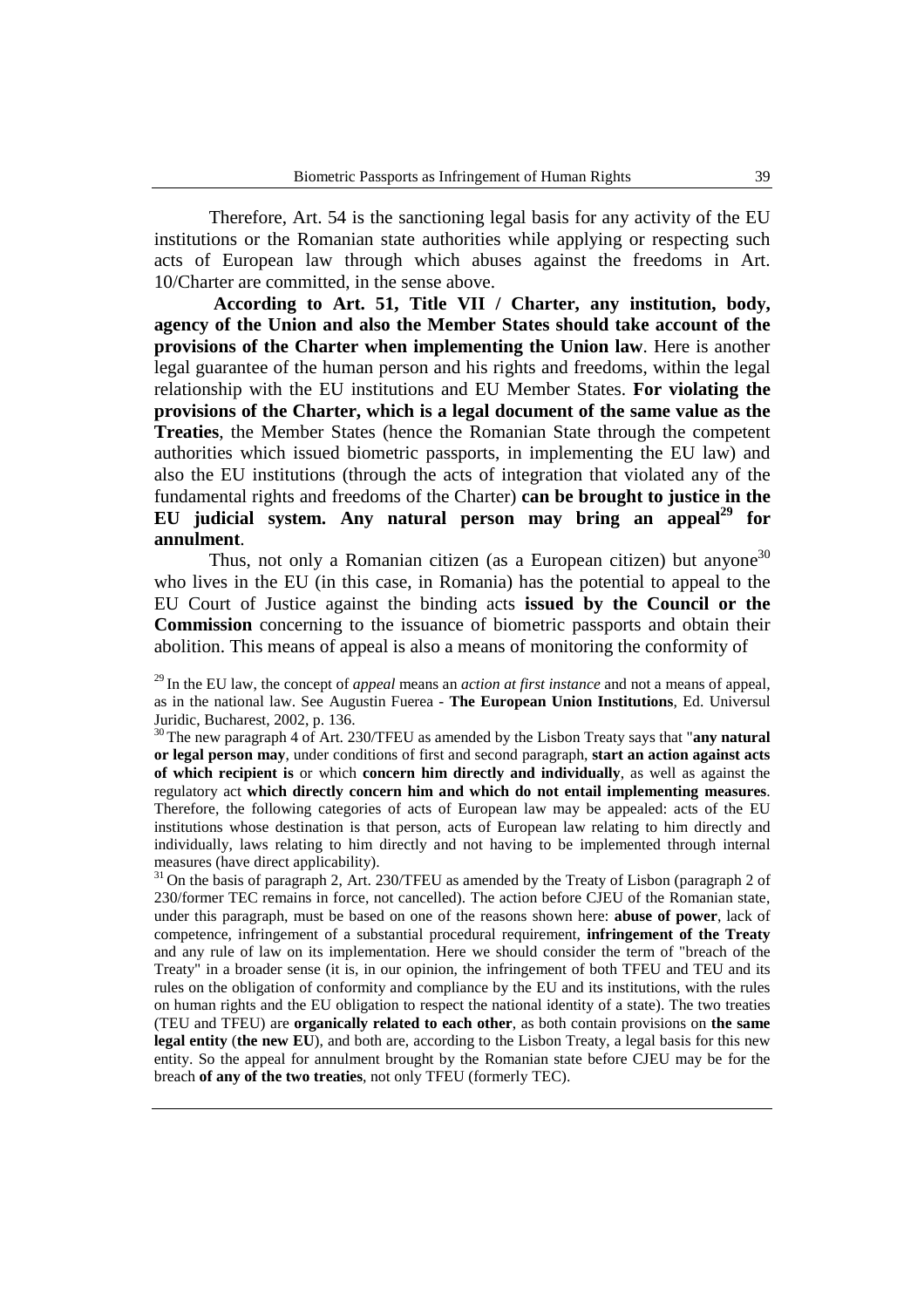the provisions of the EU law, is a legality control and its purpose is not to change but to obtain **its abolition as an unlawful act** (in this case, abolishing or relativising, by issuing biometric passports, the freedom of religion, opinion, thought of the person living on the EU's territory and who submitted the application to court). At the same time, **the Romanian State<sup>31</sup> may sue the Commission or the Council<sup>32</sup>** as well (with an appeal for annulment<sup>33</sup>) for the **binding** documents relating to the issuance of biometric passports (believed to violate the EU's obligation to respect the national identities of the Member Statesin the case of Romania, simultaneously an Orthodox and national identity, as well as the freedoms of thought, belief or religion of people living on the Romanian territory).

Moreover, given the importance of the fundamental freedoms in the Union's legal order (as they are general principles which the whole legal order, be it an integration order, of the EU, is based upon), freedoms established by a Charter that has an identical legal value as the treaties<sup>34</sup> (supreme as compared to any other act of European Law), the Court must consider **the supreme position** of the human rights and fundamental freedoms (which are the values that the Union is founded upon, according to Art. 1a/TEU as amended by the Treaty of Lisbon), a position clearly arising even from **the placement of the Article 1a at the beginning of the TEU**, as amended by the Treaty of Lisbon.

At the same time, the Romanian courts, referred by natural persons or by the Romanian government concerning the infringement through the biometric acts of such human fundamental freedoms may ask the EU Court of Justice, through **the mechanism for the preliminary issues**<sup>35</sup> to rule on the interpretation of the Union law in this matter<sup>36</sup>.

<sup>&</sup>lt;sup>32</sup> The legislative acts adopted by the Council and European Parliament, the acts of the Council, the Commission, the European Council and also the legality of the acts of bodies, offices or agencies of the Union intended to produce legal effects to third parties.

<sup>&</sup>lt;sup>33</sup> It should be introduced within **2** months counted as appropriate, from the publication of the **act, from its communication to the applicant or, failing that, from the date on which it came to the attention of the applicant** according to paragraph 6, Art. 230/TEC (now become TFEU as amended by the Treaty of Lisbon).

<sup>&</sup>lt;sup>34</sup> These freedoms are established by the Charter, that, having the same legal force as the **treaties, has priority over any other act of European law**. Like the treaties, the Charter is found **in top-level of the European law**, which, **even if an integration law can not relativize, restrict, abolish, infringe or affect the essence of the freedoms listed in Art. 10 / Charter**, as this article, in relation to the Commission and Council directives and regulations on biometric passports (which are acts of derivative law) is placed on a higher judicial level. See Augustin Fuerea-*General EU law*-, op. cit., p. 56. Hence, the possibility of sanctioning by the Court, by means of appeal for annulment or appeal for interpretation (interlocutory matters) the noncompliance of the act of the EU institutions (Directive, Decision, Regulations) with the Treaties and the EU Charter of Fundamental Rights.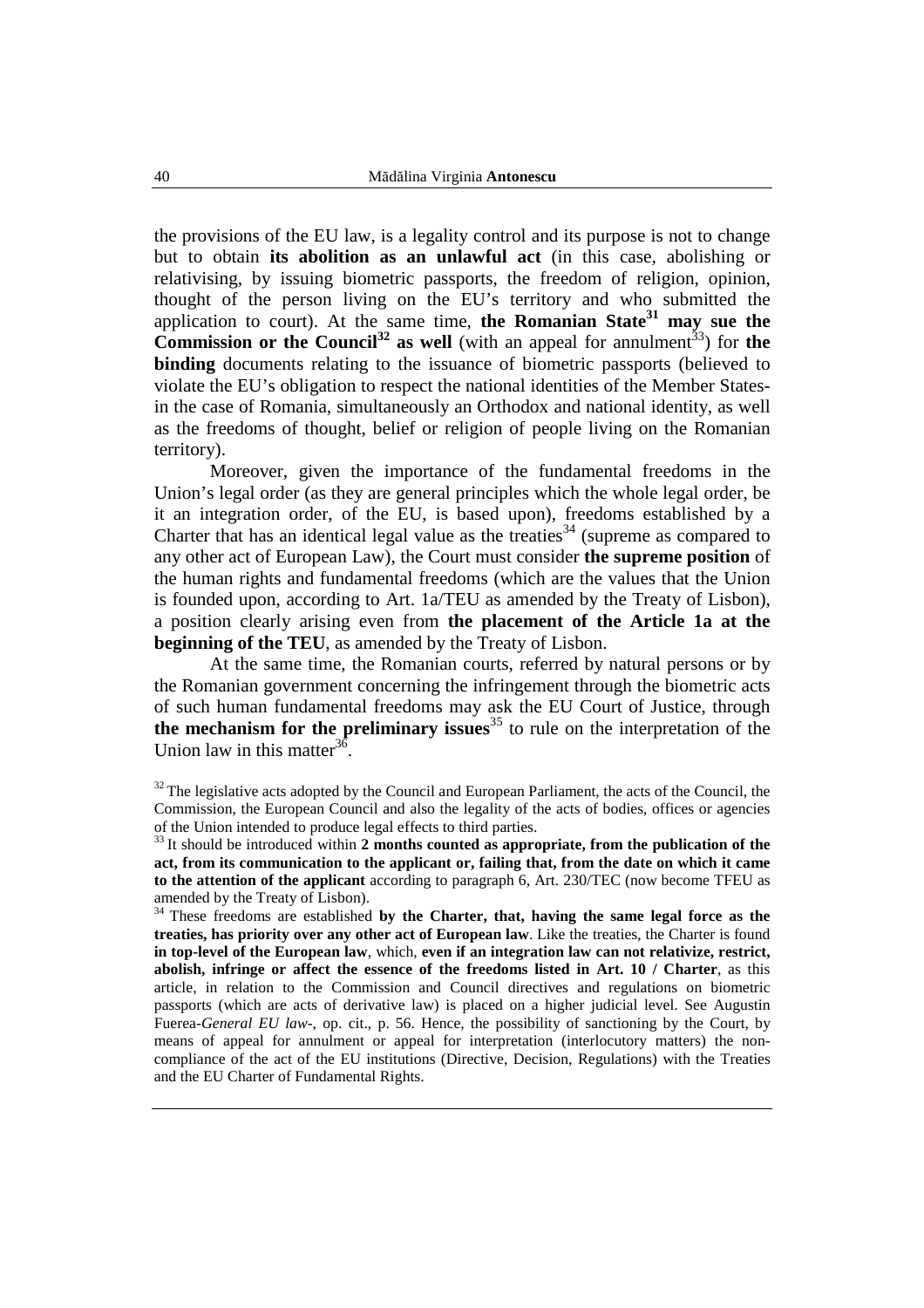<sup>35</sup> According to Art. 234/TEC (now TFEU), CJEU shall have jurisdiction to decide as prejudicial: **on the interpretation of the Treaty, on the validity and interpretation of the acts adopted by the EU institutions**. When such a question is raised before a court of a Member State, that, if considers that, in order to decide, a decision is required on this issue, may ask CJEU to give a decision thereon (**possibility** of referral to CJEU by the national court, so not a requirement). When such a question is raised in a case pending before the Romanian court (as a national court of an EU Member State) whose decisions **cannot be subject of appeal under the national law**, this court is oblige to refer to CJEU (**obligation** of referral with appeal as prejudicial). So in both cases is assumed to be an open question before a national court (so it is not a dispute before CJEU at European level). See Augustin Fuerea - *The EU Institutions*, op. cit., p. 142.

<sup>36</sup> Only the national courts that have a dispute pending have an active procedural legitimacy in case of the appeal for interpretation (as prejudicial). Referral to CJUE is made by an application to these courts. The decision of the EU Court of Justice through which it decides in this type of appeal, on the validity of the document issued by an EU institution (in this case, the Council, the Commission) concerns only the parties interested (has a relative judged work authority) and does not suppress this act (here is different from the appeal for annulment).